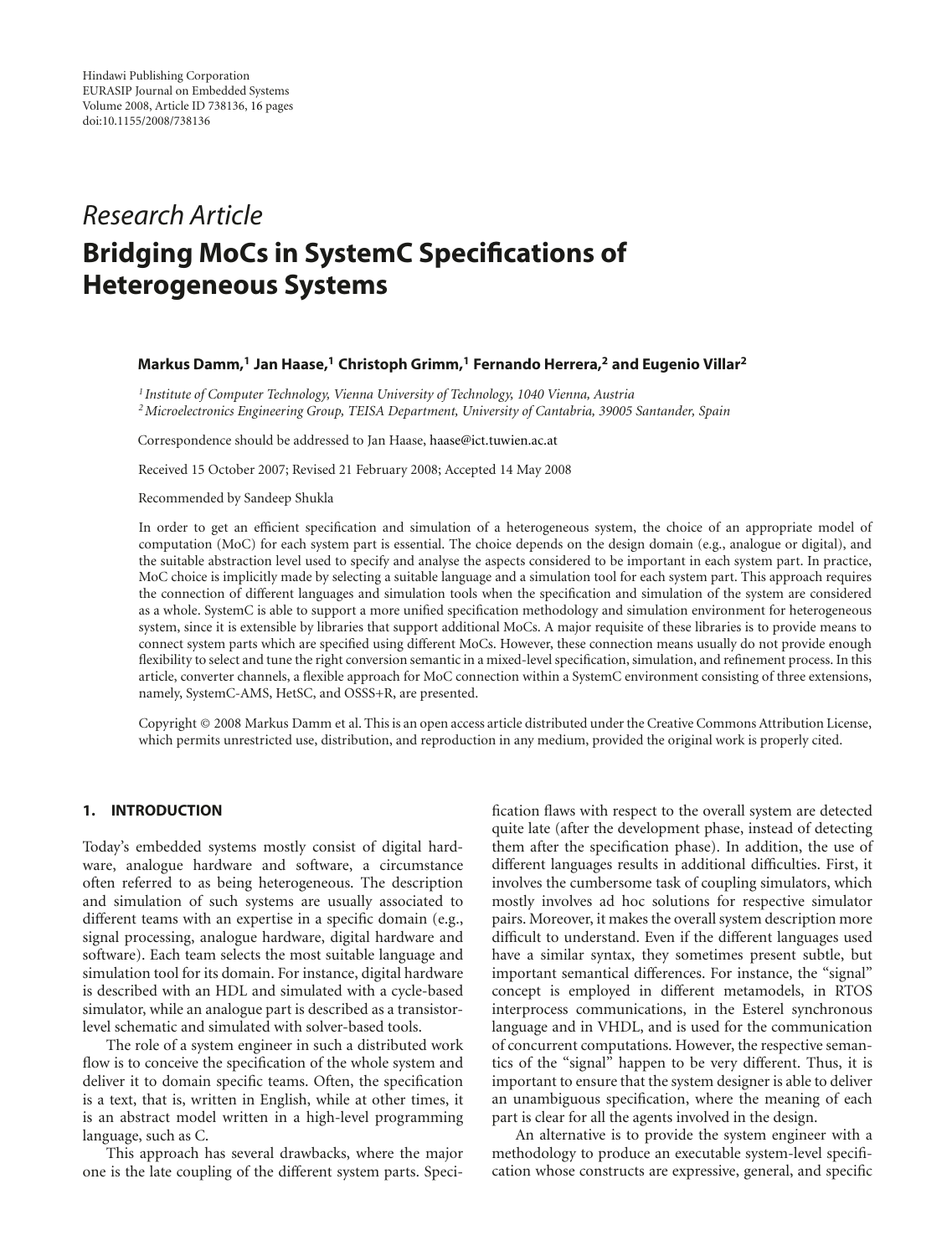

Figure 1: Example for an embedded analog/mixed-signal architecture: SW defined radio.

enough to be accepted and understandable by the different design communities. An executable specification enables a simulation-based process to discover specification flaws and validate the specification before implementing further design steps. A key point for such a methodology is to base it on a language which establishes a common and unambiguous basis in syntactical and semantical terms for specification and simulation tasks. At the same time, the design methodology must support gradual refinement of different parts of the specification. The effect of such refinement steps must be checkable globally, that is, within the framework of the whole system. As it will be seen later, this is related to the support of mixed-level simulation.

SystemC [1] is a system modelling language which is widely accepted and has features to become a common basis for system-level specification and simulation of embedded systems. SystemC is a C++ class library for system modelling and simulation with a discrete event (DE) simulation kernel. SystemC provides additional specification facilities to model time, concurrency, hierarchical partitioning, and hardware constructs like clocks and signal channels. In addition, the language provides facilities for extensibility. This has been recently exploited by several methodologies, based on extension libraries, like SystemC-AMS [2] and HetSC [3]. These libraries support additional MoCs in SystemC, which provide a system-level support for different application domains in a single system-level specification of a heterogeneous system.

Using these libraries enables, for instance, a faster simulation of analogue hardware and signal processing parts and a safer development of concurrent embedded software. Other SystemC extensions, like transaction-level modelling (TLM) [4], are focusing on the application of MoC concepts to support early and fast hardware platform modelling.

Figure 1 shows a software-defined radio (SDR) system as an example of an embedded mixed-signal application. Such a system samples the radio frequency input with a large sampling frequency. The signal demodulation then can be carried out by the digital hardware part with software.

The modelling and simulation of such a system give rise to using a number of different MoCs. Obviously, there is an analogue part to the left of the A/D converter (ADC), and a digital part, namely, the hardware/software (HW/SW) system. But the choice of MoCs for modelling within these two domains might depend on simulation requirements or the abstraction level of the different system parts. For example, the analogue part may be modelled with a signal floworiented MoC (like the SystemC-AMS-timed synchronous dataflow (T-SDF) MoC [5]), while the *functionality* of the whole HW/SW system may be modelled using the Kahn process network (KPN) MoC first, abstracting its structure as indicated in Figure 1.

Later refinement steps might require an electrical network model for the low-pass filter, while for the HW/SW system, a structural model is provided with the bus communication abstracted using TLM concepts. A subsequent refinement step then uses a clocked synchronous model for bus communication, while the digital DSP part may be modelled using the T-SDF MoC for simulation speed purposes. This example indicates that the usage of various MoCs in modern system design is natural, and indeed inevitable if a profound theoretical basis is desired. This, in turn, implies the need for conversion means between system parts being modelled using different MoCs. These conversion means should be easy to handle.

#### *1.1. MoC-conversion*

While SystemC extensions enable the designer to model and simulate heterogeneous systems with custom MoCs for distinct system parts, their usage also requires conversion means between system parts modelled using different MoCs. These conversion means have to adapt time, communication, and computation domains of the respective system parts, with time adaptation being of capital importance. By abuse of language, we will refer to this conversion process as *MoCconversion*, in accordance with [6], although one might argue that terms like *MoC-bridging* or *MoC-composition* are more appropriate.

In some cases, the required conversion is natural and explicit, for example, when considering a system consisting of digital and analogue hardwares. Such a system will contain A/D- and/or D/A-converters from the specification level down to the implementation level. Concepts like *mixed-level simulation* [7] give rise to more artificial MoC conversion problems. The idea of mixed-level simulation is to simulate systems such that different parts are specified at different levels of abstraction. The benefit of this approach is the combination of the speed of the system-level simulation with the accuracy of simulation on more detailed levels. The drawback is that every time a system part is refined to a lower abstraction level, the respective MoC will often change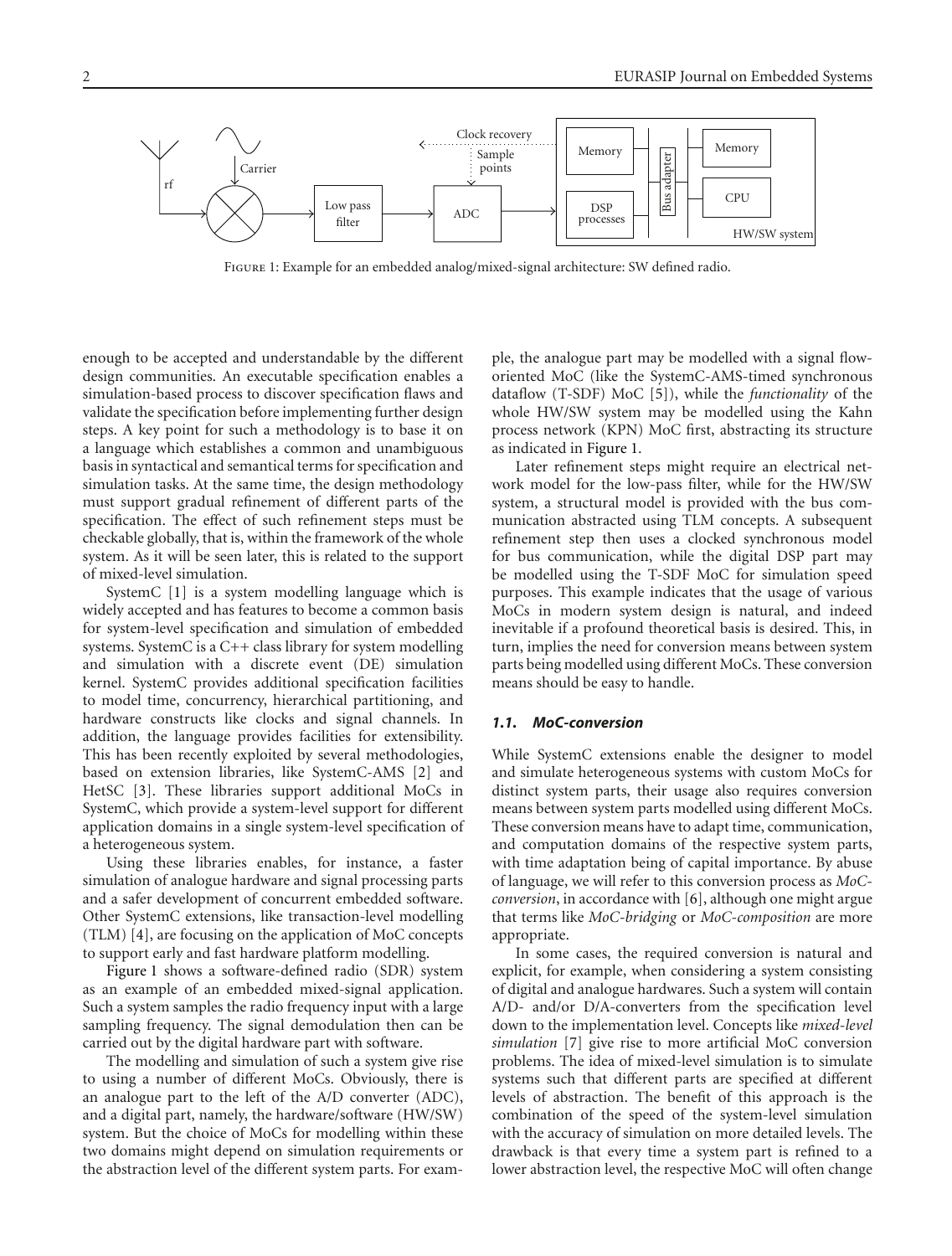too, while the other parts remain at a higher abstraction level with their MoC unchanged. Therefore, MoC converters are needed here for the sole purpose of modelling and simulation.

MoC converters are usually "static" in the sense that they perform a single adaptation, for example,  $MoC_1 \rightarrow MoC_2$ . For example, SystemC-AMS provides converter ports to connect T-SDF-modules to discrete event signals. However, the support provided by these static converters can be improved to speed up refinement steps and design space exploration. Each refinement step in a mixed-level design approach may involve a different static MoC converter. This can require a systematic, error-prone, and time-consuming replacement of such static converters.

This article presents an approach to automate the usage of MoC (and also data type) conversion with a SystemC channel called *converter channel*. Converter channels detect the MoCs of the system parts they are connected to via the interface types of the respective ports, and provide automatically the conversion means needed. If the conversion semantic is not obvious, options are provided for the designer to steer the behaviour of the converter channel in certain cases. Moreover, since the conversion is hidden within the channel, it does not interfere with the reuse of partial design blocks.

The rest of the article is organized as follows: Section 2 gives an overview of the related work. Section 3 introduces the two SystemC libraries which the converter channels are based on, namely, HetSC and SystemC-AMS. In Section 4, we show how a converter channel is used. Section 5 treats the internal structure of converter channels, and gives details on how two specific MoC conversion cases are handled. In Section 6, we give an application example. We conclude in Section 7.

# **2. RELATED WORK**

This article focusses on the improvement of MoC connections, a key issue in heterogeneous specification. The work done on heterogeneous specification will be reviewed in the following sections. It will situate this work and will also show its basis.

#### *2.1. Metamodels*

Metamodels are an important part of the theoretical study of MoCs. They provide general and formal ways to study and compare different MoCs. This is key to understand the properties of each MoC, as well as the interactions which arise when two or more MoCs are combined in the same specification.

In [8], any concurrent specification is abstracted as a set of *processes* connected by means of *signals*. A *signal* is understood as a set of *events*, while an *event* is a value-tag pair. Neither an order relationship is assumed among the events (although it can be established as a function of the event tags), nor is there any additional implication in terms of communication semantic. Finally, a *process* is defined as a relationship among input and output *signals* of the *process*.

This view of a process is quite different from that of a process being a sequence of statements able to change a set of state variables related to it.

ForSyDe (formal system design) [9] is a metamodel also based on *process*, *signal*, and *event* concepts. However, it presents slight differences with respect to the metamodel in [8]. A signal is a sequence of *events*, where an *event* is just a value. Despite there is no tag associated to a ForSyDe event, the definition of a signal as a sequence provides a notion of strict order among the events belonging to it. In addition, ForSyDe defines three types of events, which provide the capability to represent untimed, synchronous, and timed models. A major difference to [8] is that a ForSyDe process is defined in an introspective way, by means of process constructors, which take as input the functions which relate the input and output signals. A strength of ForSyDe is a set of transformation rules, which enable a safe formal procedure for the MoC refinement process involved in the design process, when the specification is refined into the implementation.

Although metamodels provide a formal basis for a heterogeneous specification methodology, a metamodel is not a methodology itself. ForSyDe, however, is also based on a Haskell library [10], such that ForSyDe models can actually be implemented and simulated. A handicap is that Haskell is not quite extended among the design community.

There are several approaches to provide heterogeneous specification methodologies. Two main approaches can be distinguished. On one hand, the extension of hardware description languages (HDLs), mainly for analogue extensions, on the other hand, the extension of high-level languages like UML, Java, or C++. These proposals will be reviewed in the following sections.

# *2.2. Extension of HDLs: Verilog-AMS and VHDL-AMS*

The mixed signal hardware description language Verilog-AMS [11] incorporates two different MoCs for simulating analogue and digital hardware, respectively. While digital simulation is handled by a DE simulation kernel, a differential equation kernel is engaged with the simulation in the analogue domain. *Disciplines* can be defined to be associated to these domains, for example, an analogue discipline for electrical signals or digital disciplines for binary or multivalued logic. To connect modules belonging to different disciplines, Verilog-AMS provides the features of *connect modules* and *connect modes* [12]. Connect modules must be implemented by the designer and define the interaction between modules of different disciplines. Apart from signal conversion, connect modules can also model subtle behaviour like the influence of a capacitor to the delay of a digital signal. With connect modes, the designer steers the automatic insertion of these connect modules.

The VHDL-AMS language [13] is an extension of the IEEE 1076 (VHDL) standard that supports description and simulation of analogue, digital, and mixed-signal circuits and systems. A basic principle is not to rely on a specific algorithm, but on a mathematical foundation to solve the implicit or explicit differential algebraic equations (DAE)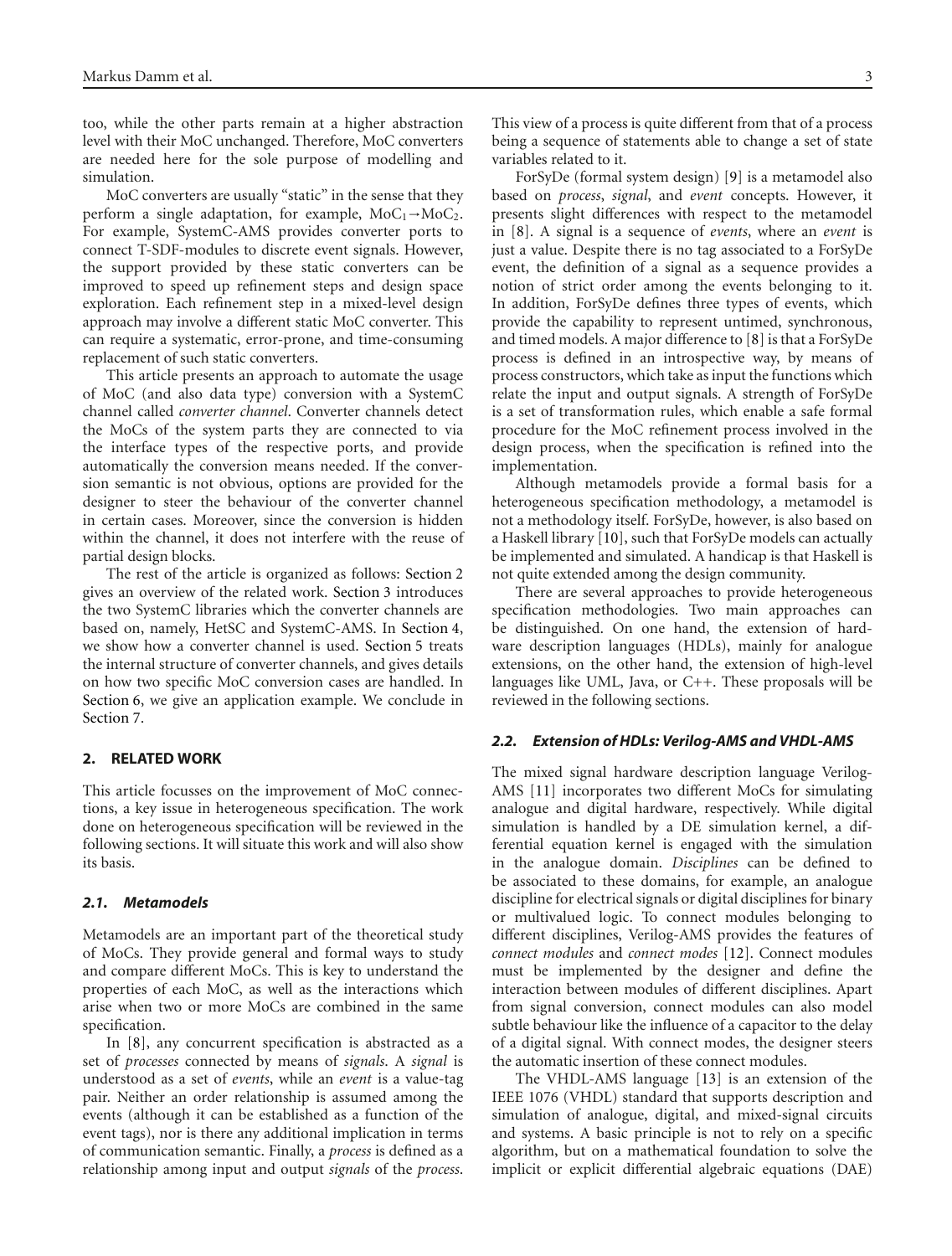which describe the analogue part of the system specification. Models must not depend on the time steps taken by the analogue solver. VHDL-AMS adds two new object types to VHDL: the *quantity* and the *terminal*. Both can either be a local or an interface object, and they are used in conjunction with basic VHDL primitives, like *entity* and *architecture*. Specifically, input and output ports can be declared either as terminals or as quantities. Quantities are floating point scalars, which are the unknowns of the DAEs solved by VHDL-AMS. Quantity associations create a signal flow model. Terminal associations of the same *nature* can be used to create an analogue net list. A nature restricts the association of terminals to those of the same nature. A nature also relates *across aspects*, which are quantities which represent effort like effects (voltage, pressure, etc.), with *through aspects*, which represent flow-like effects (current, fluid flow rate, etc.). An example of nature is the *electrical nature*, which relates voltage quantity with current quantity. These basic elements let the user specify implicit DAEs. A set of explicit concurrent statements enables the specification of explicit DAEs. Among them, the simultaneous procedural statement allows the formulation of the DAE as inline sequential code.

Analogue extensions of HDLs provide support for the specification of mixed signal systems, combining digital, and analogue domains. However, they lack support for more abstract MoCs, and are able to consider abstract models in the early design phases and for embedded software, an important part of embedded systems. We now review specification frameworks based on extensions of high-level languages, which cover these deficiencies better.

# *2.3. Extensions of high-level languages*

The lack of a unified system specification language is one of the main obstacles bedevilling SoC designers [14]. A common specification language is a major aid in generating a heterogeneous specification methodology. It states a common and unambiguous syntax and semantic for the specification facilities. This improves the understanding between the different design areas and enables exchanging the unambiguous models, independent of the tools used by each part for graphical capture, verification, performance analysis, synthesis, that is. Therefore, extensions of programming languages like UML, Java, or C++ have been proposed for system modelling and simulation.

# *2.3.1. Ptolemy II*

Ptolemy II [15] (the latest evolution of the Ptolemy project) is one of the first and most important approaches to provide a unified framework for the specification and simulation of heterogeneous systems. A Ptolemy specification consists of a set of components called *actors*. *Actors* communicate among them by means of *ports*. *Actors* can be either composed out of a set of other actors or primitive. In the latter, the actor has a specific functionality described in Java. The Java functionality is distributed in a set of internal methods (*initialise*, *prefire*, *fire*, *postfire*, etc.), which are

callbacks that execute functional code and perform read and write accesses to the actor ports at different times of the simulation. These callbacks are governed by a Ptolemy *director*. A *director* is associated to an *actor* and defines its *domain*, that is, the MoC. The callback structure and a graphical capture environment called *Vergil* provides a kind of common specification framework to Ptolemy, while Java has more an implementation role.

Heterogeneity is handled through hierarchisation, in the sense that actors on the same hierarchy level obey the same *director*, thus the same MoC. Each specification instantiates its own hierarchy of directors, which coordinates actor executions. This helps MoC connection, since the order and time position in which each token is transferred across the domains is explicitly controlled by the directors' hierarchy. Because of this, in general, no special MoC interface infrastructure to connect actors of different domains is necessary, apart from port communication. In addition, Ptolemy introduces the *ModalModel* for models which let specify different modes of operation for a model under any of the supported MoCs. By means of a discrete FSM, the different mode transitions which the model can traverse is specified. Each mode has a *refinement*, under the specific model embedded in this mode FSM. Then, *Hibrid Systems* embed continuous time models in a mode FSM. In any case, Ptolemy provides a hierarchical approach to heterogeneity.

# *2.3.2. SysML*

SysML (systems modelling language) [16] is a domainspecific modelling language for system engineering applications. It supports the specification of systems which may include hardware, software, information, processes, personnel, and facilities. The main idea is that UML is well suited for software modelling, but too comprehensive and imprecise for domain-specific applications which require nonsoftware components. Therefore, SysML is constituted as a *profile* which reuses a subset of UML 2.0. At the same time, SysML also extends UML 2.0 providing diagrams for the capture of requirements and parametric constraints. These capabilities enable requirements engineering and performance analysis, two major activities in system design.

SysML was originally developed as an open source specification project. In 2005, the OMG (bject management group) derived the OMG SysML [17], which is defined as SysML, highlighting it as a graphical language. Graphical capabilities of SysML for the specification capture are endorsed by a wide set of modelling tools supporting UML 2.x and the SysML profile. Thus, SysML provides a common, rich, and graphical method to model systems under specific design domains. However, SysML, as other UML profiles must rely on an implementation language to be executable or simulatable. For instance, in [18], SysML is used for the specification of analogue systems. That is, SysML is used to model the dynamics of continuous systems by means of DAEs. However, since UML lacks analogue solvers, the solution adopted is to translate SysML constructs to Modelica language constructs.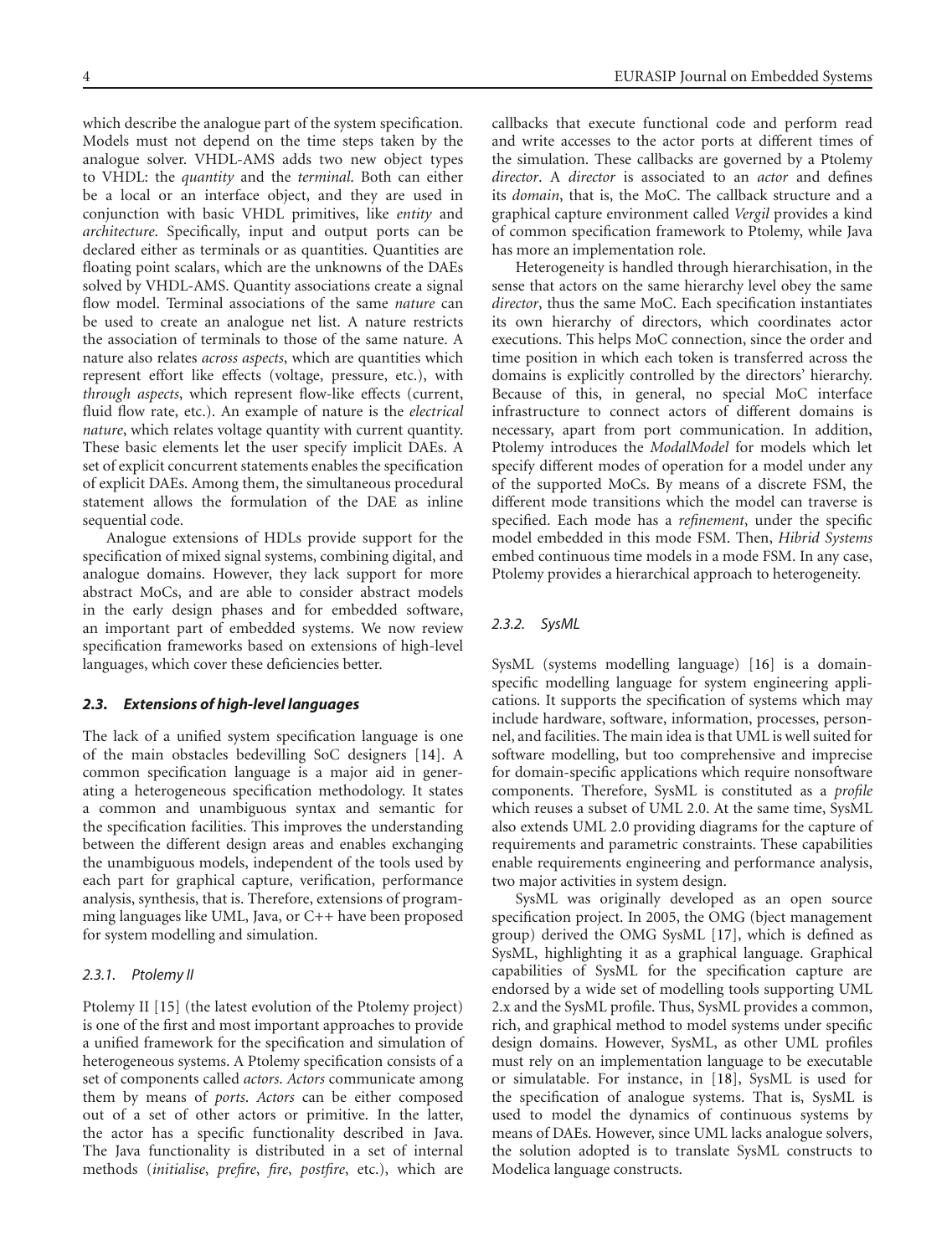#### *2.3.3. Metropolis*

Metropolis [19] is a specification methodology which is (like Ptolemy) based on Java. It also targets simulation, verification, and synthesis (mainly of software). Metropolis supports heterogeneity in two levels. In the lower level, it defines a metamodel language which provides a class-based infrastructure. The classes have a well-defined semantic, but are general enough to support existing MoCs and new ones layered in an upper level.

In Metropolis, there are basic specification elements, like the *process*, the *port*, and the *interface*, which are similar to other specification methodologies like SystemC. *Processes* are atomic computation elements, defined as sequences of events mapped to threads. The *port* is the unique mean of a process to communicate with other processes. *Interfaces* are a set of communication methods. Other specification facilities, for example, *media*, *quantity manager*, and *state media*, are specific of Metropolis. *Media* are the primitives for communicating processes. They connect processes through *ports*. *Quantity managers* fix constraints whether processes must be scheduled. *Quantity managers* communicate among themselves by means of *state media*. The metamodelling character of the lower level of Metropolis is confirmed by the ability to combine executive parts with declarative parts. Declarative parts enable the specification of nonfunctional constraints.

Metropolis is able to support heterogeneous design building specific models over a general framework. This is mainly achieved by means of the different implementations of *media*, whose semantic mostly defines the MoCs employed. This is a major distinction with respect to Ptolemy, where MoC semantic mostly relies on the *director* class and where *actors* connections play a more secondary role. Strengths of Metropolis are its high expressivity and its formal framework, which enables the connection of synthesis and verification tools.

Regarding MoC connection, the Metropolis metamodel defines a core element called *adapter* or *wrapper*. It is modelled as a process in charge of adapting the process which contains the actual functionality to the medium this *functional* process is connected to. This adaptor determines the firing condition of the functional process and the interaction with the connected media. Therefore, when processes are refined and different MoC connections are involved, this requires only changing the adapter (the functional processes are not affected). In addition, *Quantity managers* can somehow be employed to control the execution semantic of the different components of the specification, thus to ensure a coherent coordination of their simulation, as it is done in Ptolemy by means of *directors*.

# *2.4. SystemC extensions for heterogeneous specification*

Several reasons lead research community to propose C++ based extensions for heterogeneous system-level specification, which make use of the object-orientated features of C++. Executable specifications using such extensions are

compilable and do not rely on a virtual machine, which can lower the simulation performance, a key aspect in systemlevel design activities. In addition, C++ syntax is familiar to many embedded system and HDL designers.

Talking about C++ extensions for system-level specifications has become almost synonymous to talking about SystemC extensions. SystemC is an IEEE standard language that has started to play a role as unifying systemlevel language for embedded system design. The SystemC language reference manual [20] states a syntax and an unambiguous semantic for the language constructs, which is a strong basis for SystemC-based methodologies supporting heterogeneous specification.

## *2.4.1. SystemC-H*

SystemC-H [21] is a methodology that proposes a general extension of the SystemC kernel for the support of different MoCs. The extension would include a solver for each supported MoC. The current scope of the SystemC-H library covers the SDF and communicating sequential processes (CSPs) untimed MoCs. For instance, SystemC-H provides a solver for static scheduling of SDF graphs which enables schedulability analysis and provides a 75% speedup with respect to the DE MoC [21]. Another result of this work is that the addition of a specific solver is not always worthwhile, since the simulation speedup for some abstract MoCs can be negligible [22]. In addition, similar speedups were reported for the dynamic approach to SDF for large-grain SDF specifications [3]. Finally, the combination of MoCs, can also spoil the speedup gained by using a specific MoC. For instance, the speedup decreases to 13% for a mixed DE-SDF example [21]. A major drawback of SystemC-H is that it is implemented by modifying the SystemC standard library.

#### *2.4.2. Analogue extensions of SystemC*

SystemC-A [23] proposes a general approach to provide analogue extensions in SystemC which is able to handle a wide range of nonlinear dynamic systems. SystemC-A is a superset of SystemC which provides support for several abstraction levels, with a special focus on a higher abstraction level. However, it also supports circuit-level descriptions. SystemC-A proposes a general-purpose analogue solver coupled with the DE kernel of SystemC by means of pessimistic (lock-step) synchronisation. However, this synchronisation requires the modification of the SystemC kernel.

The SystemC-WMS [24] library provides basic electronic components and blocks for analogue macromodelling, such that the specification of analogue models can combine parts at low- and high-abstraction levels. Analogue blocks can communicate by exchanging energy waves using *wavechannel* interfaces. Thus the methodology enables the definition of a standard analogue interface. In [24], it is also claimed that SystemC-WMS can support simple types of nonlinear DAEs.

HetSC and SystemC-AMS are proposals for extending SystemC for heterogeneous specification which are directly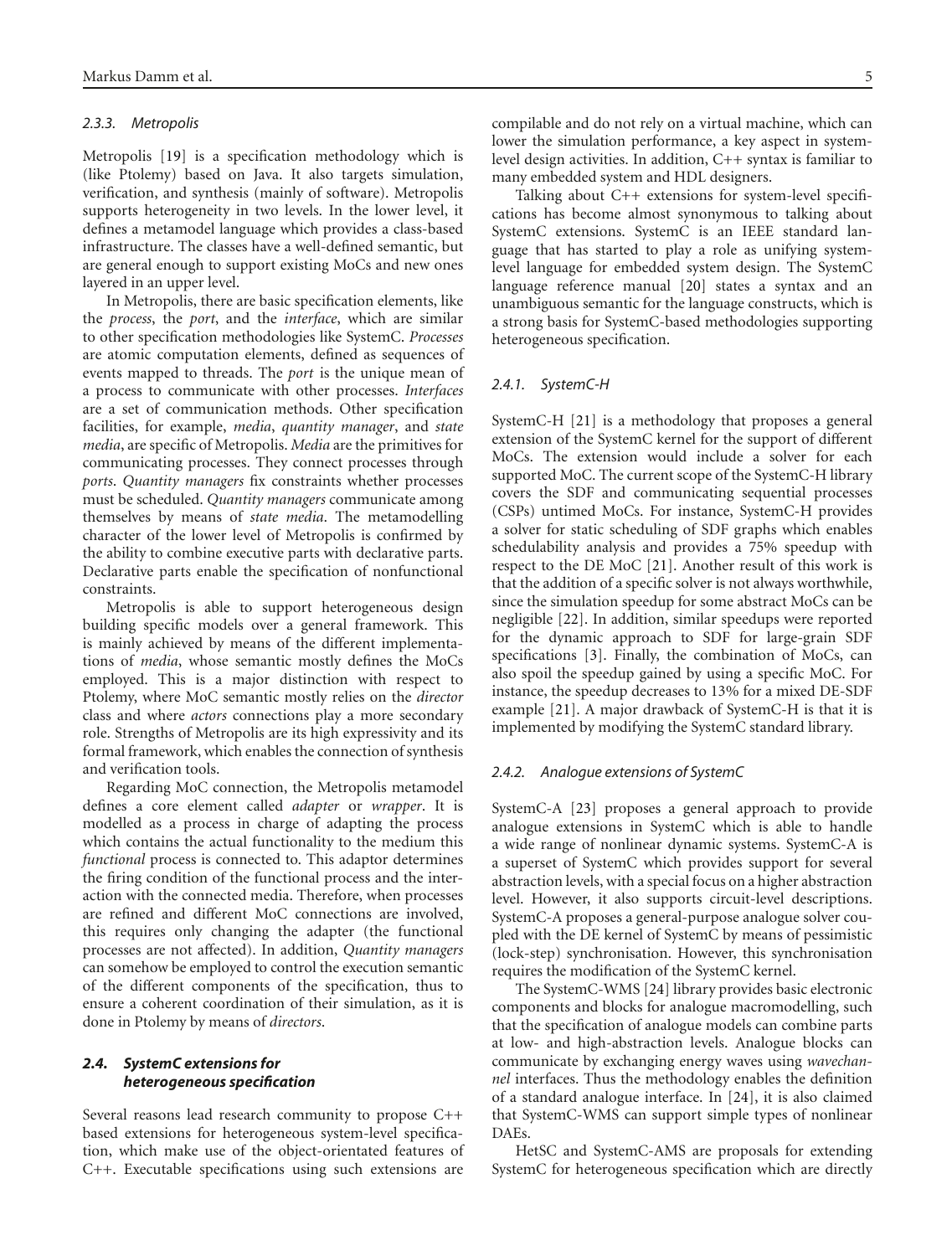involved in our work. They will be reviewed in detail in the following chapter.

# **3. HetSC AND SystemC-AMS**

The task of using HetSC together with SystemC-AMS for system modelling and simulation came up due to the project ANDRES (**AN**alysis and **D**esign of runtime **RE**configurable heterogeneous **S**ystems [25]). ANDRES explores design methodologies for heterogeneous systems which are able to adapt themselves during runtime to changing user requirements as well as varying environmental constraints. The project encompasses the development of

- (i) a theoretical framework for the specification of such adaptive heterogeneous systems (AHESs);
- (ii) a SystemC-based modelling framework where the different domains are represented by specific MoCs;
- (iii) means to automatically synthesise the components and interfaces of AHES regarding the digital hardware and the software.

The work presented here is an integral part of ANDRES. While the key concern of ANDRES is the consideration of adaptivity in all the domains involved, it is obvious that the integration of the MoCs and methodologies involved in the project is essential. The SystemC extensions used are the following.

- (i) *SystemC-AMS* [2] targets modelling and simulation of analogue and signal processing systems. It provides the MoCs (timed) SDF and continuous time (with respect to linear electrical networks (CT-NET)).
- (ii) *HetSC* [3] is intended to model systems using different MoCs (e.g., Kahn process networks (KPN) and synchronous reactive (SR) systems), and also provides an entry point for software synthesis.
- (iii) *OSSS+R* [26] is a library for object-oriented modelling of run-time reconfigurable hardware, which will provide direct hardware synthesis capabilities targeting dynamically reconfigurable FPGAs.

The difficulty lies in getting the three libraries to work together with respect to the different MoCs involved. Since the modules in OSSS+R are basically clocked synchronous, which is a MoC provided by SystemC directly via its discrete event (DE) kernel, this is a challenge which mainly concerns HetSC and SystemC-AMS.

# *3.1. HetSC*

HetSC [3] is a methodology for enabling heterogeneous specifications of complex embedded systems in SystemC. MoCs supported include untimed MoCs, such as KPN, its bounded FIFO version bounded Kahn process networks (BKPNs), communicating sequential processes (CSPs), and synchronous dataflow (SDF). Synchronous MoCs, such as synchronous reactive (SR), clocked synchronous (CS), and



Figure 2: HetSC MoCs over the DE strict-time kernel of SystemC.

the timed MoCs already supported in SystemC are also included (see Figure 2). HetSC aims at a complete systemlevel HW/SW codesign flow. Indeed, the methodology has been used together with other system-level profiling and software generation methodologies [27].

The HetSC methodology defines a set of specification rules and coding guidelines for each specific MoC, which makes the designer task more systematic. The support of some specific MoCs requires new specification facilities providing the specific semantic content and abstraction level required by the corresponding MoCs. The HetSC library, associated with the HetSC methodology, provides this set of facilities to cover the deficiencies of the SystemC core language for heterogeneous specification. In addition, some facilities of the HetSC library help to detect and locate MoC rule violations and assist the debugging of concurrent specifications. One of the main contributions of HetSC is the efficient support of abstract MoCs (untimed and synchronous). This is because they are directly supported over the underlying discrete event (DE) strict-time simulation kernel of SystemC. New abstract MoCs do not require additional solvers since the new MoC semantic is embedded in the implementation of the new specification facilities (usually channels) related to the abstract MoC. In [3], a simulation speedup similar to that of kernel extension was reported for large grain specifications. It was argued too that once analogue parts are connected to the model, usually more critical in terms of simulation time, the consideration of Amdahl's law, can make almost undistinguishable the differences between the speedups got by the different implementations of abstract MoCs, independently on whether such implementations extends the kernel, like in [21], or to the contrary, it is layered over the strict-time DE kernel of SystemC, like HetSC does. HetSC provides the strategical advantage of not requiring the modification of the standard SystemC kernel, since the new features are provided by the HetSC library, what makes it a more decoupled approach.

## *3.2. SystemC-AMS*

SystemC-AMS [2] is a specification methodology developed by the open SystemC Initiative (OSCI) SystemC-AMS working group. The main goal is to extend the HW/SWoriented SystemC towards a framework that supports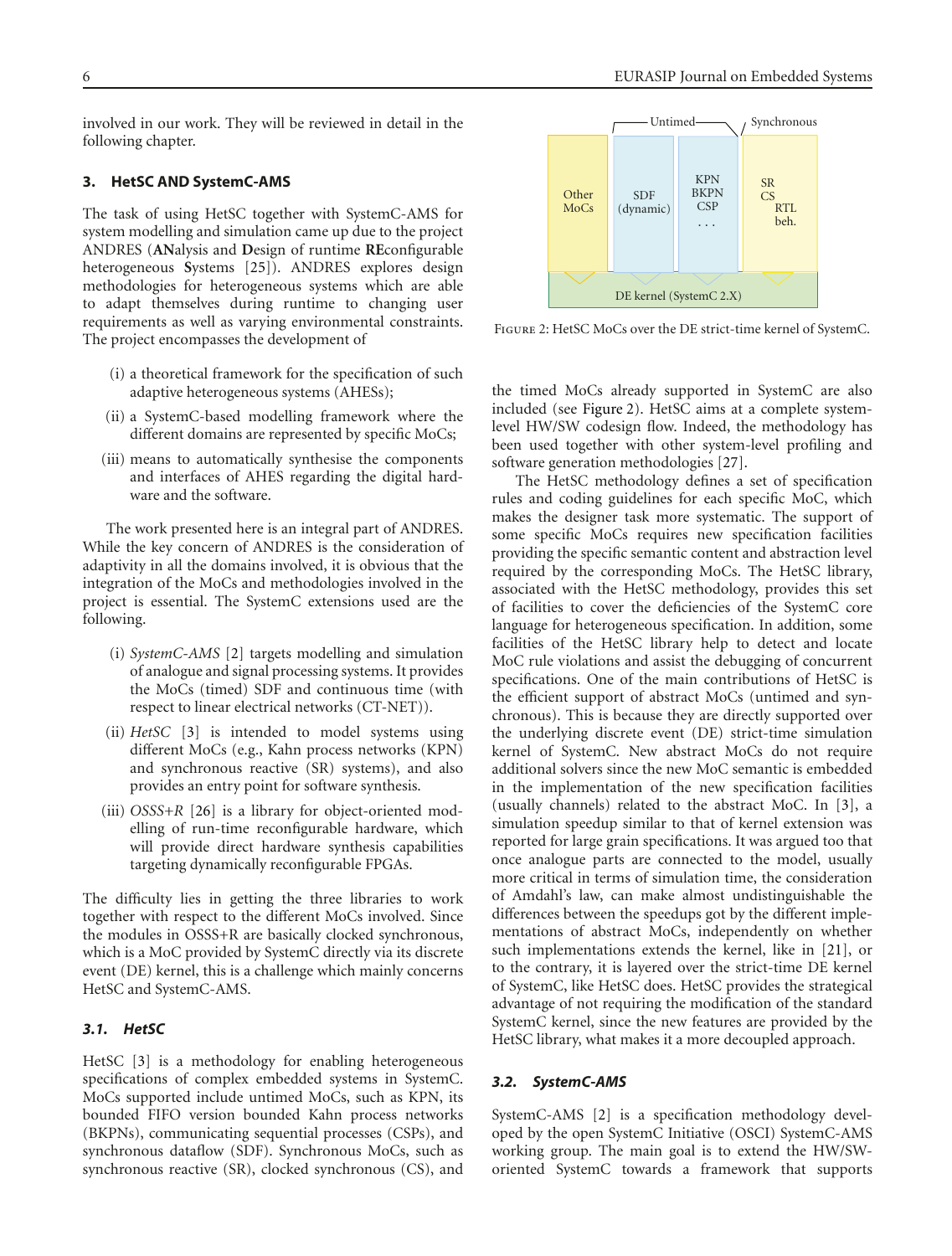

Figure 3: SystemC-AMS layers over the strict time DE kernel of SystemC.

functional modelling, architecture exploration, system integration, verification and virtual prototyping of embedded Aanalogue/mixed-signal (E-AMS) systems. The most important MoCs (in addition to the DE-MoC) required for this purpose are

- (a) continuous time electrical networks (CT-NET);
- (b) continuous time differential equations/transfer functions (CT);
- (c) timed synchronous data flow (T-SDF).

Due to the interaction between the SDF and the other timed MoCs, SystemC-AMS attaches time semantics to SDF by settings fixed time steps to SDF cluster execution times. We therefore refer to the SystemC-AMS SDF MoC as "timed SDF" (T-SDF). For modelling asynchronous systems, time steps can also be triggered by events.

A major challenge is gaining sufficient simulation performance while accurately modelling the architecture's behaviour at the same time. At least for electrical networks, no mature and dependable approaches are available that allow us to stay in the SystemC 2.2 framework without kernel extensions. Simulation of electrical networks requires a structural analysis, setup of equation systems, and numerical methods for solving them. For T-SDF, measurements indicate that the use of extended kernel capabilities provides a factor 4 speedup for DSP functions frequently found in E-AMS such as FIR filters [28]. Therefore, SystemC-AMS provides kernel extensions for CT-NET, CT, and also T-SDF simulation.

The benefit of using T-SDF regarding simulation speed is twofold. Since it is SDF, it is possible to compute a static schedule for the T-SDF processes before the simulation starts (like in the current SystemC-AMS prototype), such that the scheduling overhead during the simulation is minimised. Additionally, using large data rates leads to schedules where certain processes might be computed repeatedly in a row, such that the number of context switches reduces also.

To synchronise the kernel extensions with the SystemC DE-kernel, SystemC-AMS uses T-SDF with discrete time steps and/or controlled time steps. This has the advantage that all modules are executed in signal flow's direction. Partitions of a model, simulated by one kernel extension, are encapsulated in a SDF module. The partition communicates

with other components that use other kernel extensions only via directed (T-SDF) signals. For convenience, however, electrical networks can also interface DE directly.

The implementation of SystemC-AMS is organised in three layers. The top layer (view layer) includes the classes visible directly by a designer, and is used directly for specifying models. It provides, for example, an SDF-module class together with SDF-signals and port. The middle solver layer has kernel extensions that are used by the view layer. To couple different solvers, SDF with constant time and with user defined synchronisation events is used in the solver layer. Figure 3 shows the overall organisation of the SystemC-AMS extensions.

#### *3.3. Connecting HetSC and SystemC-AMS*

In [29] the connection of SystemC-AMS and HetSC was explored. It was shown, that both methodologies can collaborate to support a wide spectrum of MoCs. Moreover, the collaboration of these methodologies provides an efficient balance between MoCs directly supported over the DE stricttime kernel, and MoCs relying on additional synchronisation and solver layers. The idea is that specific solvers are provided only for a set of MoCs where the simulation speed up is significant. In this approach, this set corresponds to analogue MoCs where the simulation speed ups can be of several orders of magnitude, while untimed and synchronous MoCs can be satisfactorily supported directly over the SystemC kernel. The exception would be fine grain SDF specifications, where the speed up of a static SDF compared to a dynamic SDF could be significant. Thus, in these cases, the static scheduling provided by the T-SDF solver of SystemC-AMS should be favoured.

In [29] the ways in which HetSC and SystemC-AMS enable MoC connection was also explored. HetSC provides the concept of *border processes* and *border channels* for the connection of the various MoCs. In this way, common SystemC elements are employed in MoC interfaces. Border processes are similar to Metropolis adapters in that it requires from the user to explicitly write the adaptation code. In contrast, border channels hide this adaptation code. Border channels make a syntactical adaptation. For instance, on one side they can offer a FIFO like interface, while on the other side, they offer a rendezvous-like interface. Moreover, border channels can also adapt different semantics of connected MoCs. HetSC border channels mainly focus on the adaptations performed in the time domain. SystemC-AMS also provides similar ways for MoC connection. It provides converter ports and facilities to enable communication between different MoCs (i.e., DE with T-SDF, T-SDF with CT-NET, etc.). In other cases, MoCs, such as transfer function models, are actually embedded in T-SDF modules.

For SystemC-AMS, *polymorphic signals* [30] were developed to connect modules modelled under different MoCs (CT-NET, T-SDF or SystemC-DE). Like the HetSC border channels, they have to do a syntactical and semantical adaptation. An important benefit of polymorphic signals is that they are able to select the right MoC connection automatically. This is done before the simulation starts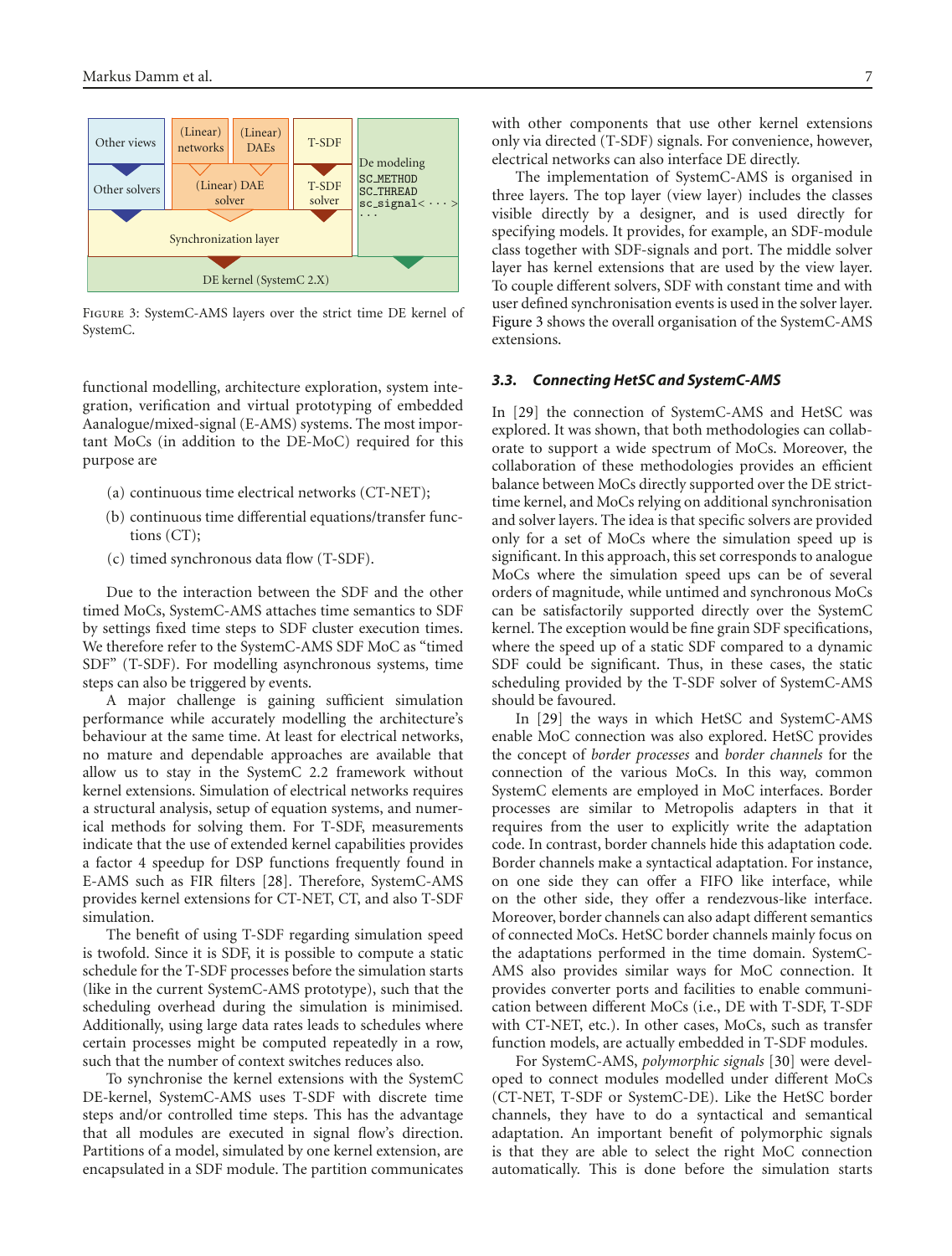

Figure 4: Integration of SystemC-AMS and HetSC.

(at *elaboration time*). The polymorphic signal detects the MoCs of the modules it is connected to and provides the appropriate conversion means without the designer's assistance who only sets different options.

# **4. CONVERTER CHANNELS**

Converter channels, first introduced in [29], are meant to unify the approaches of polymorphic signals and border channels, while providing adaptation in the data type domain. Converter channels can connect modules specified using different MoCs, and automatically adapt their different handling in the semantic of time, communication, and data types. In this way, converter channels provide an advanced facility for the automatic syntactical and semantical connection in heterogeneous specification, refinement and design exploration methodologies based on SystemC.

Before we describe how a converter channel works, we demonstrate its use, that is, how they appear to the designer. The internal structure and conversion semantics will be covered in the next chapter. A converter channel is instantiated with up to six template parameters:

$$
converter channel < DT\_W, DT\_R1, \ldots, DT\_R5 > name; \tag{1}
$$

the first parameter, DT<sub>-</sub>W, is mandatory and denotes the data type of the writing port the signal is going to be attached to; it can also be used as a data type of a reading port. The parameters DT R1 to DT R5 are optional and denote additional data types on the reading side.

The choice of the number of additional reading side data types to be five is somewhat arbitrary, but since the use of an unlimited number of template parameters in C++ is not possible, a number had to be fixed. It is reasonable to assume five additional data types to be more than sufficient for any reasonable application. However, if the compilation overhead proves to be to large, we might reduce this number.

The connection of the converter channel to module ports has to be done by named mapping and works like in Algorithm 1, where a T-SDF-module producing double values is connected to a T-SDF-module reading integer values and an ordinary SystemC-module (DE) reading double values (see also Figure 5).

As Algorithm 1 shows, the usage of a converter channel differs a little from the usage of an sc signal



Figure 5: Illustration for Algorithm 1.

converterchannel *<* double, int *>* sig; producer sdf double prod sdf ("prodsdf"); prod sdf*.*out (sig*.*source sdf()); consumer sc double cons sc("conssc"); cons sc*.*in (sig); consumer sdf int cons sdf ("conssdf"); cons sdf*.*in (sig);

ALGORITHM 1: Connecting a converter channel.

regarding the connection to the writing port, which contains a declaration of the MoC used on the writing side: instead of prodsdf*.*out (sig), the code line prodsdf*.*out (sig*.*source MOC()) has to be used, where MOC denotes the MoC on the writing side. In contrast, the connection to ports of reading modules works as usual; in particular there is no need to declare the MoC of the reading module.

The need for MoC-declaration on the writing side has technical reasons. In principal, MoC and sense of the signal flow of a port (i.e. in- or output port) can be recognised automatically by the port's interface type. Unfortunately, for the sca sdf port *<>* class of SystemC-AMS, both the inand output ports happen to implement the same interface. Therefore, we can recognise the MoC here, but not the signal flow sense. Since there is only one writer for each converter channel, using a MoC-specific binding method for the writing side has the least coding overhead. Additionally,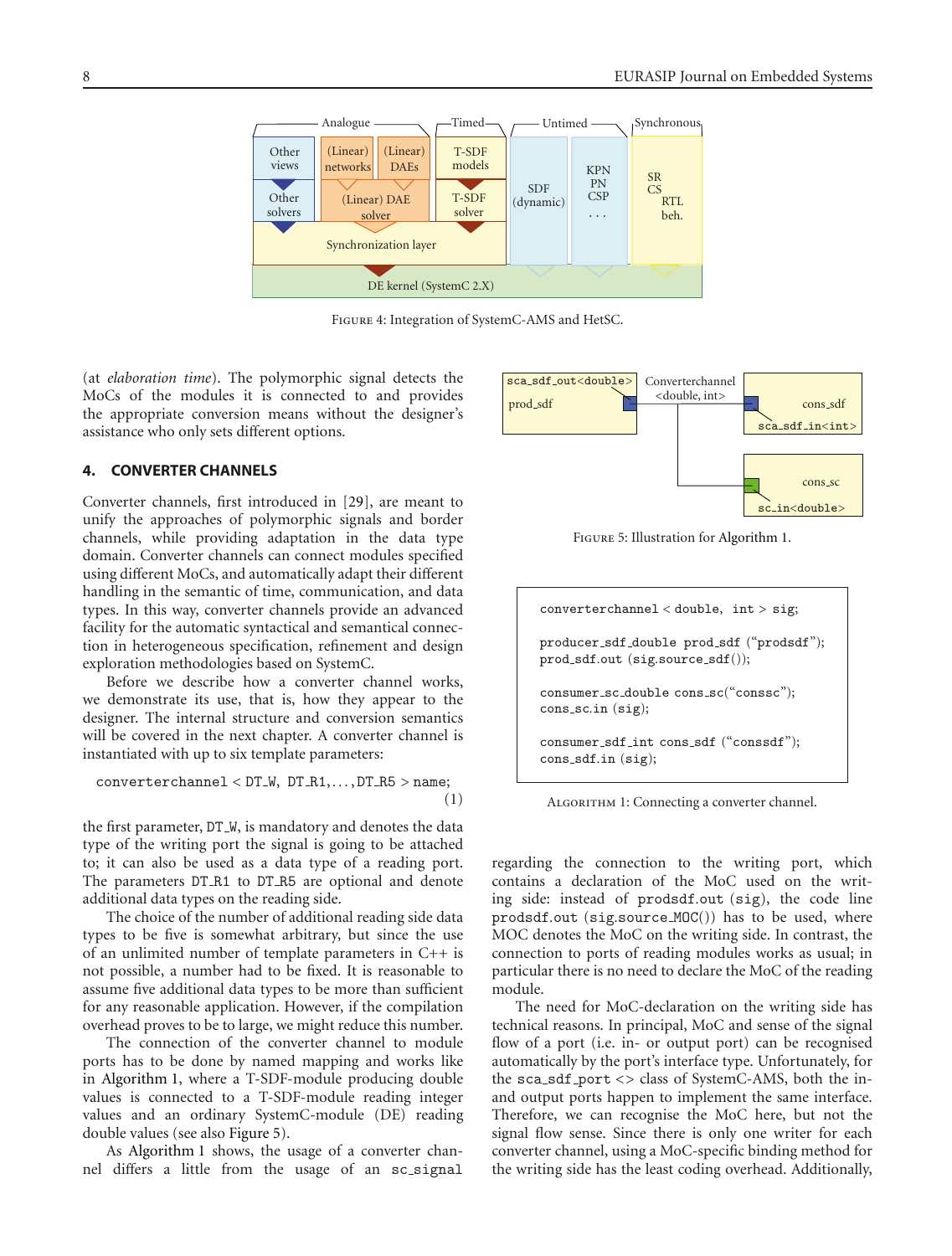

Figure 6: Example of the internal structure of a converter channel.

this approach offers the opportunity to pass additional MoC specific parameters to the converter channel using the binding method.

The designer has to make manual changes at a converter channel only if

(i) the MoC of the writing module is changed; then the connection of the converter channel to the port has to be changed, for example from

$$
\texttt{module.out (signal-source\_sdf ())} \qquad \qquad (2)
$$

to

$$
\texttt{module.out}(\texttt{signal}.\texttt{source\_sc}()) \qquad \qquad (3)
$$

(sc represents the standard SystemC DE MoC).

(ii) the data type of a port of a reading module is changed and is not already a template parameter in the instantiation of the converter channel; then it has to be added. So, for example, the code of the instantiation could change to

$$
\texttt{converter channel} < \texttt{double}, \texttt{int}, \texttt{sc_bv} < 8 >> \texttt{sig};
$$

$$
\qquad \qquad (4)
$$

furthermore, it is possible to set options on the converter channel, for example, to control the data type conversion semantics. If, for example, the writing side of a converter channel is of type double, with a sc uint *<* N *>* port on the reading side, this situation has the potential for information loss if N is too small or if the writing side provides negative values. For such a case, the converter channel offers a method

$$
sig.setRangeScaling (min, max) \qquad (5)
$$

to adapt the value range of the writing side to those of the reading side. For applying this function, the designer has to know (or has to have at least an idea of) the range of the input signal. Therefore, if the values of the writing side turn out to exceed the interval [min, max] during the simulation, warnings are produced.

This example also illustrates the potential risks of the automated data type conversion capabilities of a converter channel. We will not, however, go into detail on data type conversion issues in this article. More on this can be found in [31].

#### **5. INTERNAL STRUCTURE AND OPERATION**

In this section, we provide details on how the code described above is processed, that is, handled internally in terms of signals and converter modules. Let us assume that a converter channel connects two modules m\_write and m\_read having a port out and in respectively. Four cases can occur:

- (1) The MoCs of the modules as well as the data types of the ports mismatch.
- (2) The MoCs of the modules are different, but the data types are the same.
- (3) The MoCs of the modules match, but the data types of the ports do not.
- (4) Both MoCs and port data types match.

In case 1, the converter channel instantiates two appropriate signals (the input and the output signal), which then are connected to the ports of m\_write and m\_read respectively. These, in turn, are connected to an appropriate converter module. An example is shown in Figure 6: m\_write is a SystemC DE module having a port out of type sc out *<* double *>* and m read is a SystemC-AMS T-SDF module having a port in of type sca sdf in *<* int *>*.

To achieve conversion between SystemC-DE modules and SystemC-AMS T-SDF modules, the SystemC-AMS library provides sca\_scsdf\_in and sca\_scsdf\_out ports, which can be used within T-SDF-modules to connect to DEsignals (i.e., sc\_signals). Therefore, a converter module from DE to T-SDF can be realised by a T-SDF-module having an sca\_scsdf\_in input and an sca\_sdf\_out output. Then it can be connected to m\_write and m\_read with an sc\_signal and sca\_sdf\_signal respectively. We will discuss the related conversion semantics shortly.

After reading the input signal, the value is converted to the desired target data type and written to the output of the converter module. The data type conversion function here is inherited by a special data type conversion class which has templated specialisations for each data type pair. Hence, the conversion modules are implemented using two separate levels: MoC conversion and data type conversion.

In case 2, the procedure is similar; there is no need for data type conversion, and the converter module just passes the value of the input signal to the output.

Case 3 is also fairly similar, with the difference that all ports and signals used are of the same type with respect to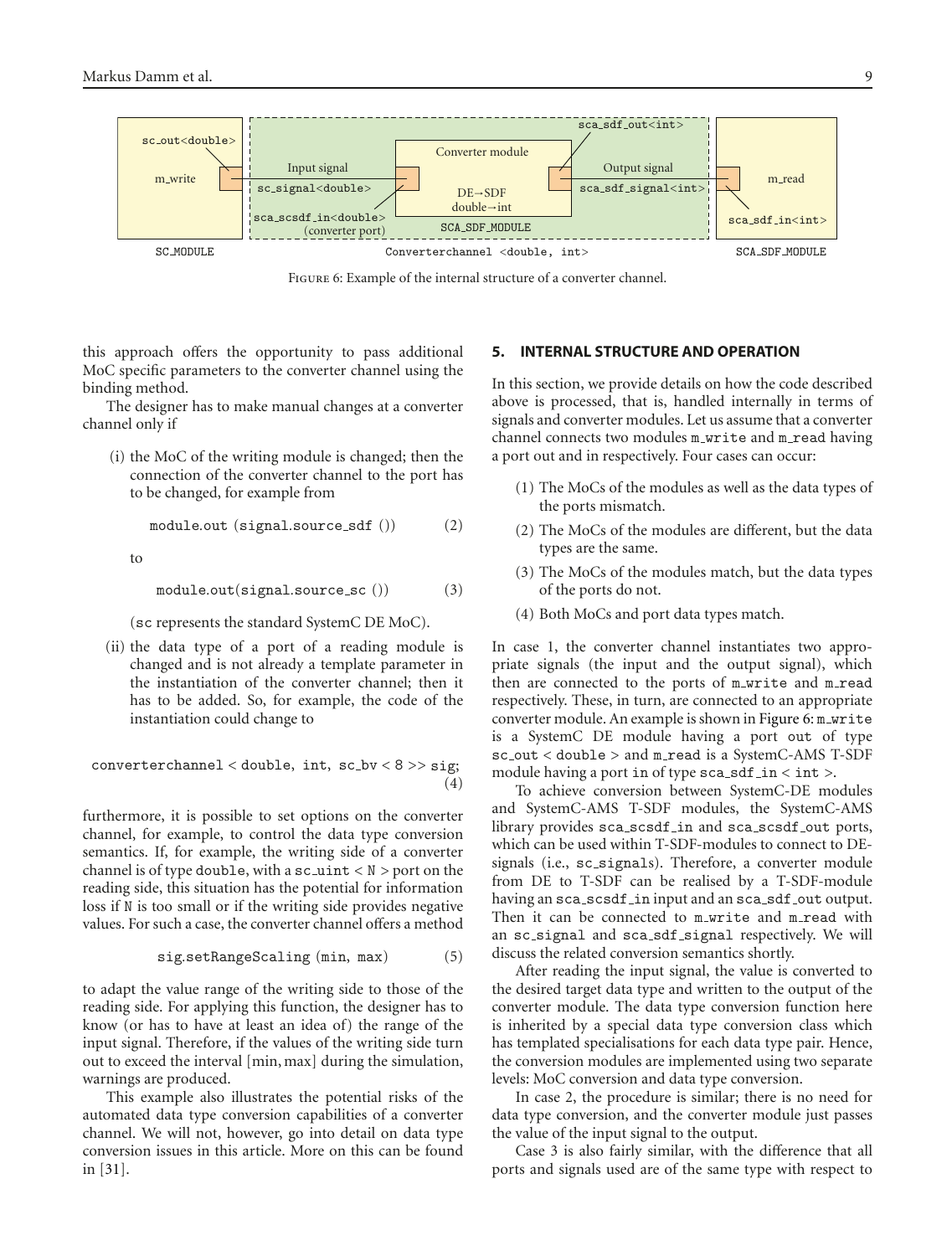

Figure 7: Internal structure of a converter channel connected to multiple reading modules.

the MoC; in particular the converter module belongs to the same MoC as the two modules to be connected. As in case 1, the input signal is read and the converted value is written to the internal output signal.

Obviously, the simplest case is case 4, where there is no need for any conversion at all. Here, the converter channel simply generates only the appropriate input signal, and connects it to m\_write and m\_read directly without a converter module in between.

In general, a converter channel will be connected to several readers. Here, apart from the input signal, several converters and output signals are created. Each converter module is then connected to the input signal and to its own output signal. Each reading module is connected to the appropriate output signal. If a reading module happens to agree to the writing module regarding MoC and data type, it is directly connected to the input signal. Figure 7 shows an example (the numbers refer to the four cases stated above). The capability of the converter channel to have readers with several data types is also an extension of the concept of polymorphic signals [30], where data type conversion was also included, but the reading modules had to share the same data type.

In the next section, we show how MoC conversion is handled in the case of  $DE \rightarrow T\text{-}SDF$  and KPN/BKPN $\rightarrow$ T-SDF conversion.

## *5.1. DE*↔*T-SDF conversion*

The conversion between T-SDF of SystemC-AMS and the SystemC DE MoC is basically straightforward, due to the strict time semantics of T-SDF. SystemC-AMS already provides conversion facilities for this, which are used by the converter channels, while also resolving potential semantical issues.

In the T-SDF→DE case, the converter channel instantiates an internal converter module which is connected to the writing side via an sca sdf signal *<* DT W *>*, and which makes use of the SystemC-AMS sca\_scsdf\_out <> converter port to connect to the reading side via an internal sc signal *<* T *>*.

A token which is written to the internal sca sdf signal *<* DT W *>* by the writing side at SystemC-AMS time *t* is converted such that the internal  $\text{sc\_signal} < T$  > holds the value of that token from SystemC time *t* on. Note that there is a value change event on the reading side *only* if there is an actual value change of one token to the next one, which might be a semantical problem in certain models, when the DE side is supposed to read *every* token. For these cases, the converter channel offers a clock signal running with the pace of the T-SDF side, which can be accessed using the method sdf\_clock().

With respect to the previous case, the  $DE \rightarrow T\text{-}SDF$  case is exactly mirrored regarding the use of internal signals and converter ports (see Figure 6). The conversion semantics is such that a value which is written to the internal sc signal *<* DT W *>* by the writing side constitutes a *current* value for the signal. This current value is then sampled by the T-SDF side with a frequency determined by its sampling period.

There is, however, a potential for loss of information. If the DE side changes the value twice or more in between two sampling instances by the T-SDF side, these interim values will be lost. Therefore, the converter channel provides warnings in this case with the help an internal DEmodule which is sensitive to the value changes of the internal sc signal *<* DT W *>*. At each sampling instance, the internal converter module asks this module how many value changes occurred since the last sampling instance. If this value exceeds one, it raises a warning or a runtime error respectively, depending on the designer's choice. This behaviour can also be switched off completely.

### *5.2. KPN/BKPN*↔*T-SDF conversion*

In [32], several types of MoC connections were distinguished with regard to the time domain. The basic observation is that when two MoCs are connected which handle time at a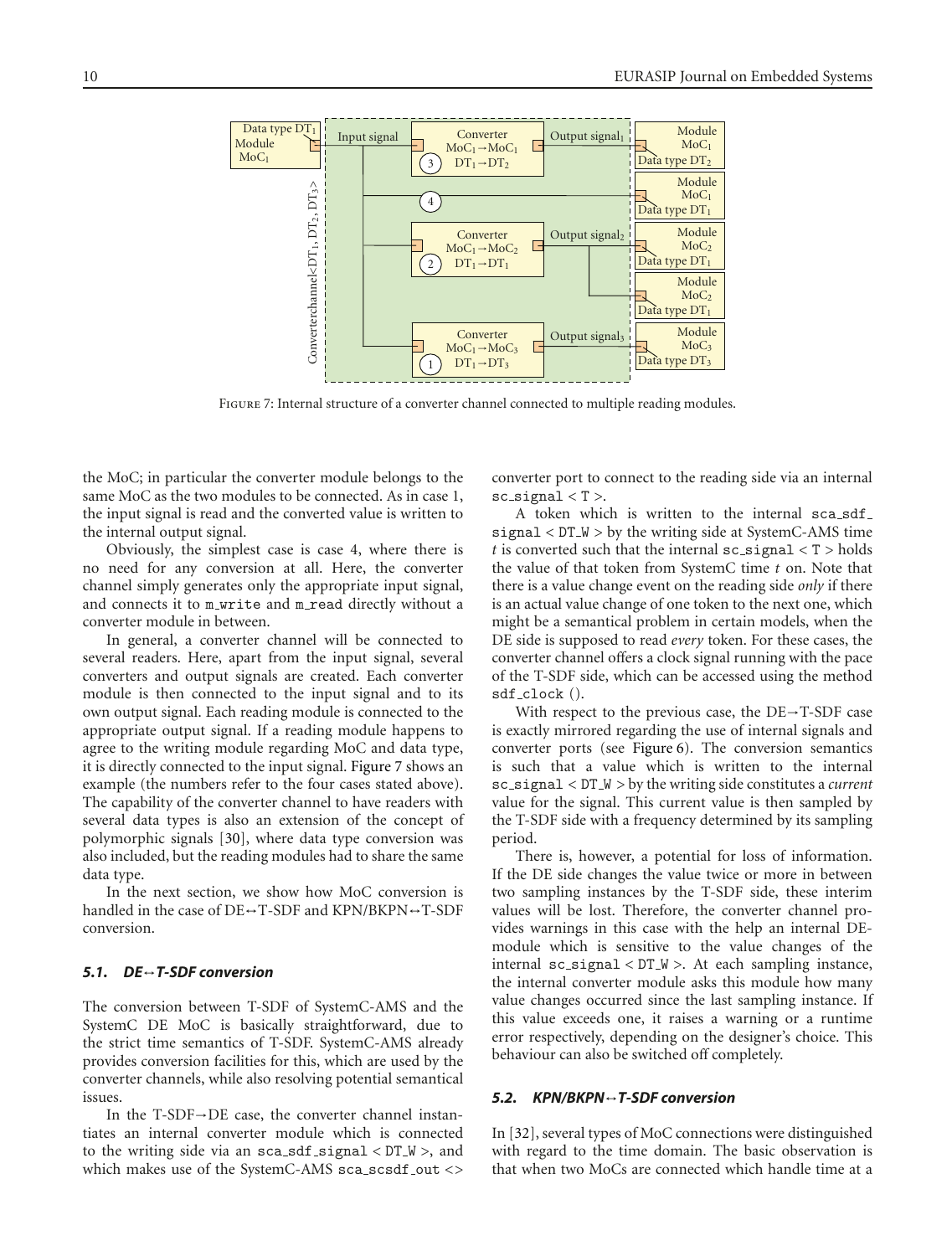different detail level, there is an effect of time information injection from the more detailed MoC to the less detailed MoC. The way by which time is handled is often related to other aspects associated to communication semantics. For instance, it is common to associate consuming reads and nondestructive writes to untimed MoCs, while destructive write and nonconsuming reads semantic of HDL signals (e.g., the sc signal channel semantic in SystemC) is suitable for timed-clocked MoCs.

In previous works, semantical issues dealing with untimed-untimed [32] and untimed-synchronous [33] MoC connection have been addressed. We will consider a first approach to the untimed-timed and the timed-timed MoC connections, where the untimed-timed case refers to the connection of untimed Kahn process network (KPN) and bounded Kahn process network (BKPN) MoCs of HetSC with the timed synchronous dataflow MoC (T-SDF) of SystemC-AMS. The timed approach of T-SDF can actually be considered as a discrete time MoC, since each cluster execution has a specific SystemC time stamp. The timedtimed case occurs when the addition of of strict-time information to the KPN/BKPN network connected to the T-SDF part has to be considered. We have four cases to consider:

- (1) KPN/BKPN→T-SDF;
- (2) T-KPN/T-BKPN→T-SDF;
- (3) T-SDF→KPN/BKPN;
- $(4)$  T-SDF $\rightarrow$ T-KPN/T-BKPN.

For each case, we give the semantic of the converter channel for the writing and the reading sides. This includes the problem of time information injection for the timed-untimed connections. If the overlap of untimed/timed write and untimed/timed read semantics generate any inconsistency, the converter channel has to perform appropriate actions.

We start with the KPN/BKPN→T-SDF connection. From the writing side, the KPN/BKPN characteristics of the untimed network does not carry semantical problems. The converter channel can be either configured as an unbounded FIFO (as the HetSC uc inf fifo channel), such that the untimed part will never block. Or it can be configured as a bounded FIFO (as the HetSC uc fifo channel), such that the untimed part can block. In any case, there is no loss of data. Syntactically, this is achieved by connecting the port out of a writing module module with the code line

$$
\texttt{module.out}(\texttt{sig}.\texttt{source\_fib}~(\texttt{size}))\texttt{;}\qquad(6)
$$

to a converter channel sig. If the integer parameter size is omitted, the internal buffer of the converter channel will be unbounded.

The time-domain and communication-domain adaptations are closely related. The KPN/BKPN not only expects to do a nondestructive write, but also a destructive read which frees space in the internal buffer. Therefore, data consumption is needed on the reading side. This might appear like a contradiction, since, from the T-SDF side, the read is nonconsuming (as well as nonblocking). However, the

read is nonconsuming only for the reads done at the same time stamp (*t*). From a sampling time stamp (*t*) to the next sampling time stamp  $(t+T)$ , after a sampling period *T*, a data token is deallocated and frees space in the internal buffer, establishing a semantical coherence.

On the T-SDF reading side, a token is indeed consumed, but can be read as many times as wanted, during a sampling period *T*. That way, time information is injected in the untimed part. If, for instance, the converter channel has internal buffer size 2, and the sampling period is 1 millisecond, then the original untimed part will be able to initially write up to 2 tokens and compute until the point when it tries to write the third token. Then, it has to wait for 1 millisecond.

However, corner conditions can still lead to inconsistencies. In the KPN/BKPN→T-SDF case, the inconsistency comes when the internal buffer is empty and the read access of the T-SDF part has to consume a token. The converter channel offers several options for this case.

- (i) *Error:* an error is raised and the simulation is stopped.
- (ii) *Constant:* a prefixed value is returned. This value remains constant during the simulation. A default value is defined for each data type (i.e., false for Bool or SC LOGIC X for sc logic), but can be overwritten by the designer.
- (iii) *Hold:* the last value read is returned. It can be seen as a variation of the previous one, where the returned value, instead being constant, is the last token which could be consumed.

In the last two cases, warnings are raised. The designer can choose the desired behaviour by calling the method

`converter channel.setFIF02SDFemptybuffer  

$$
(\leq
$$
 option  $>$ ); (2)`

where *<* option *>* stands for either error, constant or hold, where error is set by default. This ensures that the designer will be aware of this corner situation resulting from the specification and/or simulation.

The timed-timed T-KPN/T-BKPN→T-SDF connection can be treated basically like the KPN/BKPN→T-SDF case, including the handling of empty internal buffers. In particular, there is no difference regarding the syntax. There is, however, a subtle semantical difference regarding the empty FIFO corner case. In the untimed case, there are basically two causes for empty FIFOs:

- (i) The writing process is finite, thus producing only a finite number of token. This will cause an empty FIFO if the simulation time is long enough. Depending on the application, choosing the consume & constant option here can make sense.
- (ii) A (partial) deadlock in the KPN/BKPN side involving the process which writes the converter channel. This case is probably treated best with the default consume & error behaviour.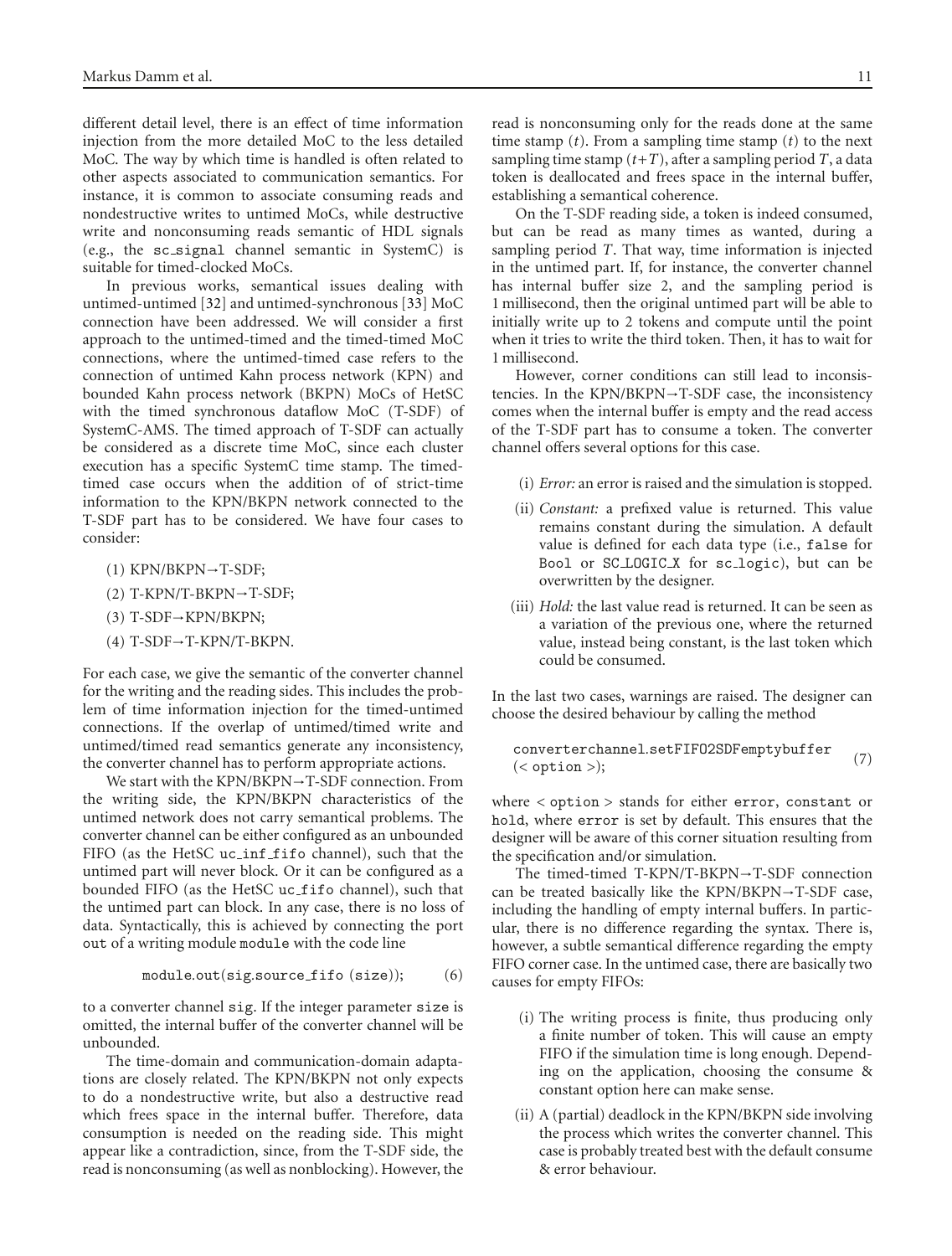

Figure 8: Time-domain behaviour for the KPN→T-SDF and BKPN→T-SDF conversion.

In the timed case, we have a *third cause*, namely the production rate of the writing side being insufficient compared to the consumption throughput of the T-SDF part. In fact, this is a case where the consume & hold behaviour makes perfect sense.

Note that reasons for the KPN/BKPN part to become timed may also be subtle. On one hand processes involved could contain explicit wait() statements. On the other hand, there is also the possibility of a timing injection from a third system part communicating with the, originally untimed, KPN/BKPN part. The variety of reasons for empty internal buffers makes it obvious that there is no a-priori intuitive solution to this problem, and the designer has to decide which of the three options offered by the converter channel suits best.

Figure 8 illustrates the conversion process described with an example showing the result depending on the chosen option. The untimed part, either KPN or BKPN, produces the sequence of tokens  $\{d_0, d_1, d_2, d_3\}$ . The order information, that is, the indexing of the values, is the only relevant time information. For instance, the specification of the untimed part only forces token  $d_1$  to appear before token *d*2, but forces nothing else about their SystemC time tags. In Figure 8, a possible time tag assignment consisting in all the tokens having the 0 millisecond time stamp is shown. Note that this is consistent since this order can be reflected by different deltas of the SystemC simulation. After producing *d*3, the KPN/BKPN part stops producing tokens.

Assuming that the T-SDF part has a consumption rate 1 with a cluster time of *T* = 5 ms, the converter channel semantic consists in consuming each new token present in the inner buffer of the converter channel at a *T* pace. Since this pace of T-SDF cluster execution is unstoppable, in this example, a point in time is found (SystemC time tag of 25 seconds) when the T-SDF part needs to consume a data but the inner buffer is empty. In this situation the converter channel exhibits its flexibility. In order to still enable automatic conversion, the converter channel presents the default behaviour, that is, it raises an error. This could coincide with the designers intention, for instance, to detect a deadlock situation in the untimed part.

However, let us assume that the timed part models the sourcing of a kind of irregular pulse signal composed first by the finite subsequence  $\{d_0, d_1, d_2, d_3\}$ , followed by the infinite subsequence {'0', '0', '0', *...*}. In this case, it makes sense to configure the converter channel to adopt the *constant* semantic for the corner case  $(X = '0')$ , instead of stopping the simulation and raising an error.

On the left bottom side of Figure 8, a similar case where the KPN/BKPN part suffered a time annotation, becoming a T-KPN/T-BKPN part, is shown. In this case, the empty buffer condition is not caused by a deadlock, but is the result of slow data token generation by the T-KPN/T-BKPN part. Token *d*<sup>4</sup> is generated at 30 seconds, too late to avoid the corner situation given at *t* = 25 seconds. In a case like this, the *hold* semantic for the corner case  $(X = d_3)$  is useful to model a sampling and hold behaviour.

Let us now turn to the timed-untimed T-SDF→KPN/ BKPN conversion, where we have to introduce the FIFO semantic from the reading side. Here, the T-SDF cluster behaves as a kind of master which transfers tokens to the untimed part at the pace of the sampling time. We decided to use an unbounded internal buffer as the default case, but the designer can also limit its size by calling the method.

# converterchannel*.*setReadingFIFOSize (int size)*.* (8)

The modification of the sense of data transfer changes the location of the semantic inconsistency. While the empty buffer does not represent a problem because the KPN/BKPN part remains blocked till the next data arrival, the full buffer condition is problematic, since the T-SDF has to write at its unstoppable pace. This inconsistency only appears when using a bounded internal buffer, and can appear due to several causes, similar to the ones presented for the KPN/BKPN→T-SDF case and the T-KPN/T-BKPN→T-SDF case. Namely, the KPN/BKPN part can be a finite process that finishes its execution after having consumed a finite number of tokens. It can also present a deadlock or partial deadlock preventing the consumption of tokens. For the case of a timed KPN/BKPN part, the consuming task can also present a throughput slower than the production throughput of the T-SDF part.

Therefore, in a T-SDF→(timed or untimed) KPN/BKPN connection, the write access semantic of the converter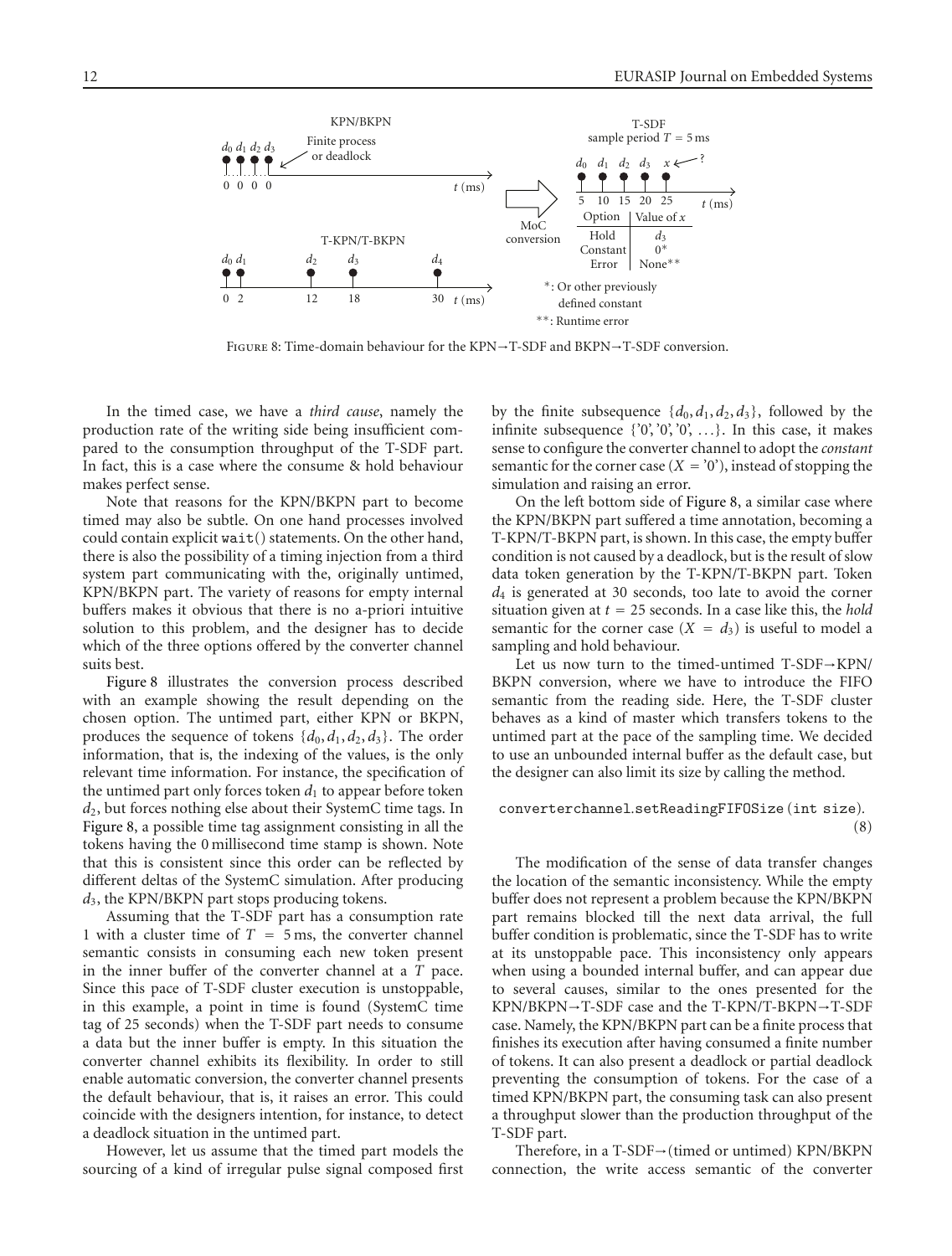channel allocates a new token in the internal buffer whenever there is room for it. If the internal buffer is full, the following options are available:

- (i) *error:* an error is raised and the simulation is stopped;
- (ii) *discardOldest:* the next token to be read by the consumer (at the "beginning" of the buffer) is removed, the buffer content is shifted forward and the current token (passed as parameter of the write access) is added to the "end" of the buffer;
- (iii) *discardCurrent:* the current token is discarded and the internal buffer remains untouched.

The error option is again set by default. Figure 9 shows an example of a T-SDF→KPN/BKPN conversion, where the T-SDF writing side faces a full internal FIFO at *t* = 25 ms. This example also demonstrates, how the T-SDF side injects timing into the KPN/BKPN part: After unblocking at  $t =$ 27 ms, the KPN/BKPN part consumes all the token in the internal FIFO. After that, it is blocked until the next writing access of the T-SDF part.

# **6. APPLICATION EXAMPLE**

In this section, we give an example on how converter channels can be used with respect to mixed level simulation and design space exploration. The example deals with the evaluation of a software-defined radio (SDR). An overview of the system is shown in Figure 10, and is basically a simplification of the example given in the introduction. The RF input signal is mixed with a sine wave which has the same frequency as the carrier signal and the result is processed by a lowpass filter. After that, the demodulation is done by software and an analogue demodulator, to compare the results. The input of the software demodulator is an integer with fixed bit width. Algorithm 2 shows the corresponding top-level SystemC code using two converter channels.

Regarding design space exploration and mixed level simulation, this example gives rise to the following tasks (the numbers refer to those in Figure 10):

- (1) realising the lowpass filter either as a (behavioral) T-SDF-module or as an electrical network;
- (2) realising the software demodulator either as a process network or as a DE module;
- (3) varying the bit width of the input of the software demodulator;
- (4) realising the analogue demodulator either as a (behavioral) T-SDF-module or as an electrical network.

To make the matter more complicated, any subset of these tasks can be done in parallel. It is obvious that the effort for manual inserting (and adapting) the appropriate converters would be significant. Let us assume an initial model with the lowpass filter and the analogue demodulator modelled as T-SDF modules and the software demodulator modelled within the BKPN MoC, taking sc int *<* bitwidth *>* inputs. We then would need a T-SDF→BKPN converter from the output of the lowpass filter to the software modulator, which would also convert double values to sc int *<* bitwidth *>* values. Now, executing the tasks above would cause the need for the following respective manual conversion activities.

- (1) Realising the lowpass filter as an electrical network: Insert a T-SDF→CT-NET converter between the mixer and the lowpass filter. Replace the initial T-SDF→BKPN converter by a CT-NET→BKPN converter, which also converts double to sc int *<* bitwidth *>*. Instantiate appropriate signals to connect them.
- (2) Realising the software demodulator as a DE module: Replace the initial T-SDF→BKPN converter by a T-SDF→DE converter, which also converts double to sc int *<* bitwidth *>*. Note that using a SystemC-AMS converter port makes no sense here, since the analogue demodulator is still in the T-SDF domain. Instantiate appropriate signals to connect them.
- (3) Varying the bit width of the input of the software demodulator: Change the output of the T-SDF→BKPN converter and the type of the signal which connects it to the software demodulator to sc int *<* new bitwidth *>*. The data type conversion algorithm of the converter must also be altered slightly. Of course, using a parametrisable converter regarding the bit width would make things easier here. In that case this design space exploration task could be steered similar to Algorithm 2.
- (4) Realising the analogue demodulator as an electrical network: Insert a T-SDF→CT-NET converter between the lowpass filter and the analogue demodulator. Instantiate an appropriate signal to connect them.

By using converter channels, however, the code for each of the possible variants would be very similar to Algorithm 2. The value of the variable bitwidth would change, and the class names of the respective modules (e.g., changing lowpass behavioural to lowpass electrical). This very simple example shows the convenience converter channels offer to the designer.

## **7. CONCLUSION AND FUTURE WORK**

In this article, an overview on the ongoing work on converter channels has been given. Converter channels will provide the designer with a convenient tool to connect system parts using different MoCs and data types. They will quickly and safely solve the syntactical and semantical adaptations that are required by mixed-level simulation and design space exploration. Specifically, the syntactical solution of converter channels will save the manual refinement of those connections. In addition, converter channels provide suitable conversion semantics, which are not always straightforward, since they deal with adaptations in the time, communication, and data type domains. Thus, manual coding for adaptation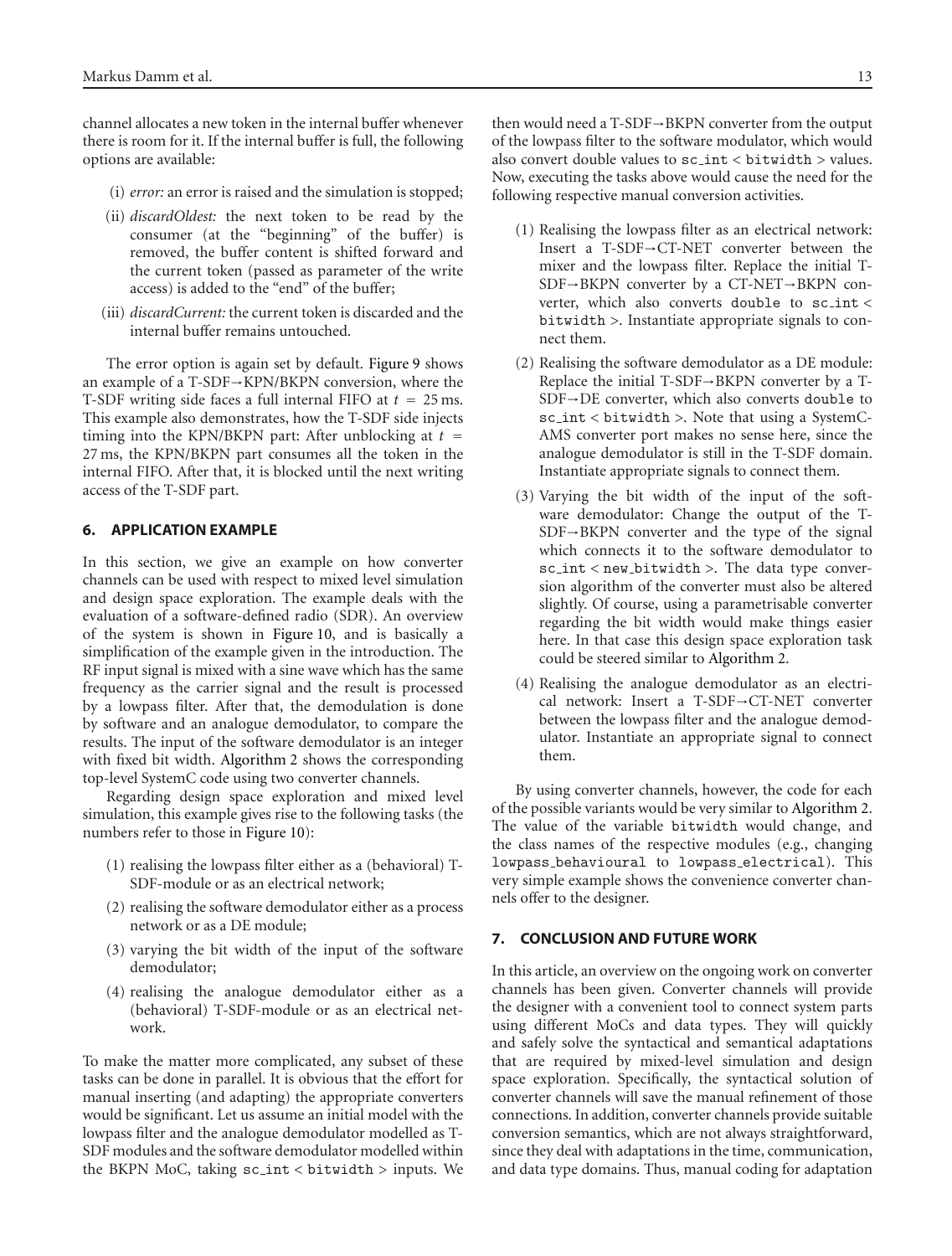

Figure 9: Time-domain behaviour for the T-SDF→KPN and T-SDF→BKPN conversion.



Figure 10: SDR application example.

```
bitwidth = 8;sca sdf signal < double > rf in; // incoming RF-signal
sca sdf signal < double > sine; // sine waverf in
converterchannel < double > mixedsig;
  // RF-signal multiplied with sine-wave
\texttt{converterchannel} < \texttt{double}, \ \texttt{sc.int} < \texttt{bitwidth} >\texttt{1p.out};//output of lp-filter
lp out.setRangeScaling (0., 1.);
  // assuming the value range within [−1, 1]
mixer mix( "mix"); // multiplies the two input signals
  mix.in1 (rf_in);
  mix.in2 (sine);
  mix.out (mixedsig);
lowpass behavioural lp ("lp"); // lowpass filter, either
T-SDF-module
  lp.in (mixedsig); // or electrical network
  lp.out (lp_out);
demodulate_sw dem_sw ("dem_sw", bitwidth);
  rec_sw.in (lp_out);
  // software demodulator with sc int < bitwidth > input
demodulate_an dem_an ("dem_an");
  rec_sw.in (lp_out);
  // analogue demodulator
```
ALGORITHM 2: SW-defined radio with converter channels.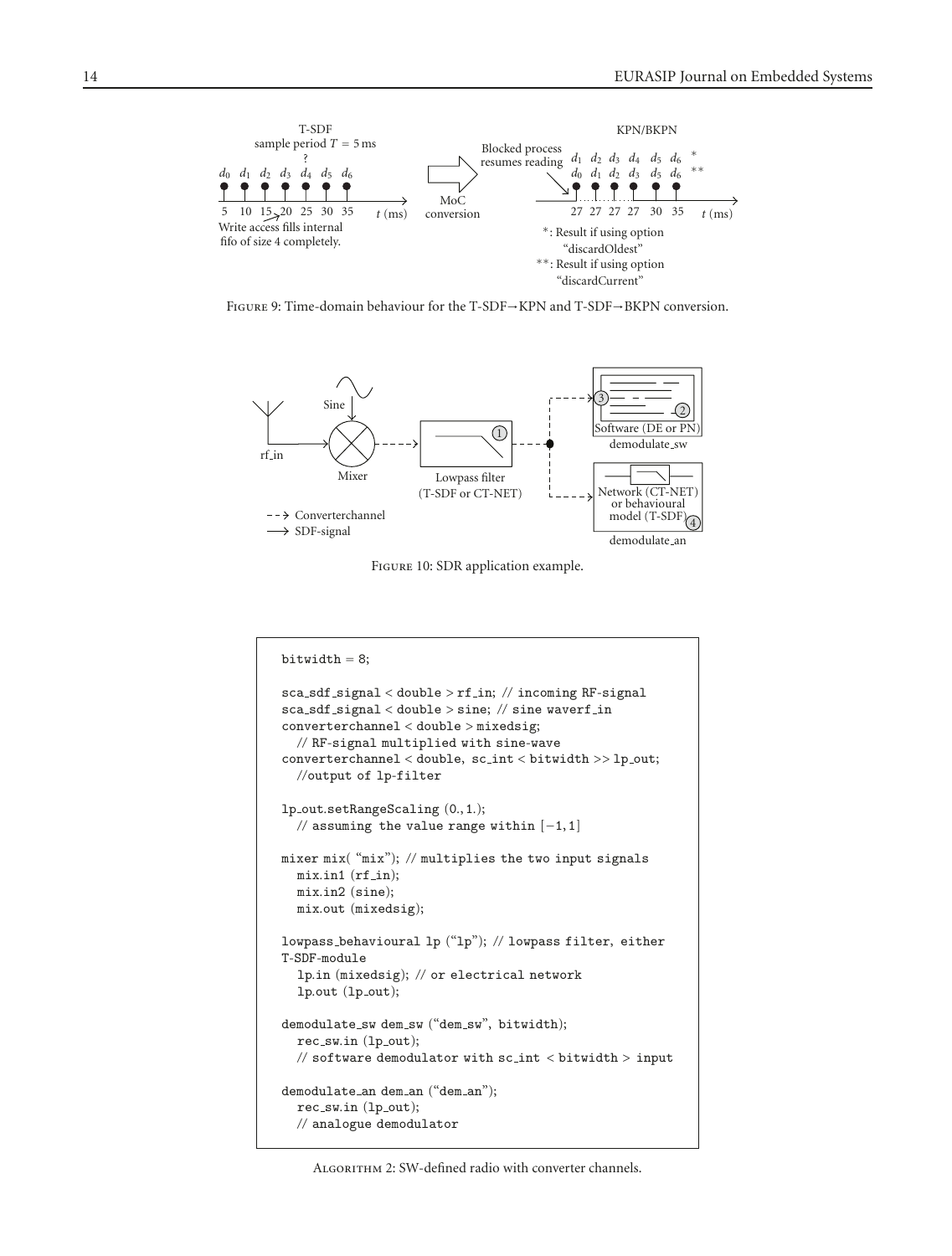would be quite time consuming for the system designer, who is usually more interested in the semantic of each system part, than in the glue semantic. The adaptations have been illustrated through several details on the usage of a converter channel and its internal structure, as well as, through a detailed explanation of the semantical issues of the (untimed and timed) KPN/BKPN↔T-SDF connection.

Future work will include finalising the support for further MoC connections, for example, the connection to linear electrical networks (CT-NET). Regarding the connection of CT-NET to T-SDF and DE modules, this is a straightforward task since SystemC-AMS provides many converter facilities for this. Another focus will be the use of converter channels to connect T-SDF models to TLM models.

Despite of ANDRES focussing on run-time reconfigurable systems, converter channels are not meant to adapt to changing communicating facilities during simulation time, for example, to react to a port which changes its bit width. This would go beyond the capabilities of SystemC itself in its current state. Nevertheless, this is an aspect which could be of interest in the future, since this also would allow for an automatic support of a dynamic brand of mixed-level simulation. In this case, the abstraction levels of certain system parts could even be changed during simulation time if the level of detail needed changes in certain situations.

#### **ACKNOWLEDGMENT**

This work is supported by the FP6-2005-IST-5 European project.

### **REFERENCES**

- [1] Open SystemC Initiative (OSCI), http://www.systemc.org.
- [2] A. Vachoux, C. Grimm, and K. Einwich, "Towards analog and mixed-signal SOC design with systemC-AMS," in *Proceedings of the 2nd IEEE International Workshop on Electronic Design, Test and Applications (DELTA '04)*, pp. 97–102, IEEE Computer Society, Perth, Australia, January 2004.
- [3] F. Herrera and E. Villar, "A framework for heterogeneous specification and design of electronic embedded systems in SystemC," *ACM Transactions on Design Automation of Electronic Systems*, vol. 12, no. 3, article 22, pp. 1–31, 2007.
- [4] L. Cai and D. Gajski, "Transaction level modeling in system level design," Tech. Rep. 03-10, Center for Embedded Computer Systems, University of California, Irvine, Calif, USA, 2003.
- [5] C. Grimm, "An introduction to modeling embedded analog/mixed-signal systems using SystemC ams extensions," June 2008.
- [6] T. Grötker, S. Liao, G. Martin, and S. Swan, System Design *with SystemC*, Kluwer Academic Publishers, Dordrecht, The Netherlands, 2002.
- [7] C. Grimm, R. Schroll, K. Waldschmidt, and F. Brame, "Mixed-level-simulation heterogener systeme," in *Proceedings of the ITG/GI/GMM-Workshop: Multi-Nature Systems*, Erfurt, Germany, February 2007.
- [8] E. A. Lee and A. Sangiovanni-Vincentelli, "A framework for comparing models of computation," *IEEE Transactions on Computer-Aided Design of Integrated Circuits and Systems*, vol. 17, no. 12, pp. 1217–1229, 1998.
- [9] A. Jantsch, *Modeling Embedded Systems and SoC's*, Morgan Kaufmann, San Francisco, Calif, USA, 2004.
- [10] I. Sander, "The ForSyDe standard library," Tech. Rep., Royal Technical School, KTH, Kista, Stockholm, April 2003.
- [11] Accellera, "Verilog-AMS: Language Reference Manual," version 2.2, November 2004.
- [12] P. Frey and D. O'Riordan, "Verilog-AMS: mixed-signal simulation and cross domain connect modules," in *Proceedings of the IEEE/ACM International Workshop on Behavioral Modeling and Simulation (BMAS '00)*, pp. 103–108, Orlando, Fla, USA, October 2000.
- [13] IEEE, "IEEE Standard 1076.1: VHDL-AMS Language Reference Manual," 1999.
- [14] L. Geppert, "Electronic design automation," *IEEE Spectrum*, vol. 37, no. 1, pp. 70–74, 2000.
- [15] C. Brooks, E. A. Lee, X. Liu, S. Neuendorffer, Y. Zhao, and H. Zheng, "Heterogeneous concurrent modeling and design in java (volume 1: Introduction to ptolemy II)," Tech. Rep. UCB/EECS-2007-7, Department of Electrical Engineering and Computer Science, University of California, Berkeley, Calif, USA, January 2007.
- [16] T. Weilkiens, *Systems Engineering with SysML/UML*, Morgan Kaufmann, San Francisco, Calif, USA, 2008.
- [17] OMG, OMG SysML Specification, March 2007.
- [18] T. A. Jhonson, C. J. J. Paredis, J. M. Jobe, and R. Burkhart, "Modeling continuous system dynamics in SysML," in *Proceedings of the ASME International Mechanical Engineering Congress and Exposition (IMECE '07)*, Seattle, Wash, USA, November 2007.
- [19] A. Davare, D. Densmore, T. Meyerowitz, et al., "A nextgeneration design framework for platform-based design," in *Proceedings of the Conference on Using Hardware Design and Verification Languages (DVCon '07)*, San Jose, Calif, USA, February 2007.
- [20] Open SystemC Initiative, SystemCTM, http://www.systemc .org.
- [21] H. D. Patel and S. K. Shukla, *SystemC Kernel Extensions for Heterogeneous System Modeling*, Springer, New York, NY, USA, 2004.
- [22] H. D. Patel, D. Mathaikutty, and S. K. Shukla, "Implementing multi-moc extensions for SystemC: adding CSP and FSM kernels for heterogeneous modelling," Tech. Rep., FERMAT Research Laboratory, Virginia Tech, Blacksburg, Va, USA, June 2004.
- [23] H. Al-Junaid and T. Kazmierski, "An Analogue and Mixed-Signal Extension to SystemC," http://eprints.ecs.soton.ac.uk/ 10644.
- [24] S. Orcioni, G. Biagetti, and M. Conti, "SystemC-WMS: mixed signal simulation based on wave exchanges," in *Applications of Specification and Design Languages for SoCs*, pp. 171–185, Springer, New York, NY, USA, 2006.
- [25] A. Herrholz, F. Oppenheimer, P. A. Hartmann, et al., "ANDRES-analysis and design of run-time reconfigurable, heterogeneous systems," in *Proceedings of the Design, Automation and Test in Europe (DATE '07)*, pp. 64–71, Nice, France, April 2007.
- [26] A. Schallenberg, F. Oppenheimer, and W. Nebel, "Designing for dynamic partially reconfigurable FPGAs with SystemC and OSSS," in *Advances in Design and Specification Languages for SoCs: Part III*, The Chip Design Languages (ChDL) Series, pp. 183–198, Springer, Dordrecht, The Netherlands, 2005, C/C++-Based System Design.
- [27] H. Posadas, F. Herrera, V. Fernández, P. Sánchez, E. Villar, and F. Blasco, "Single source design environment for embedded